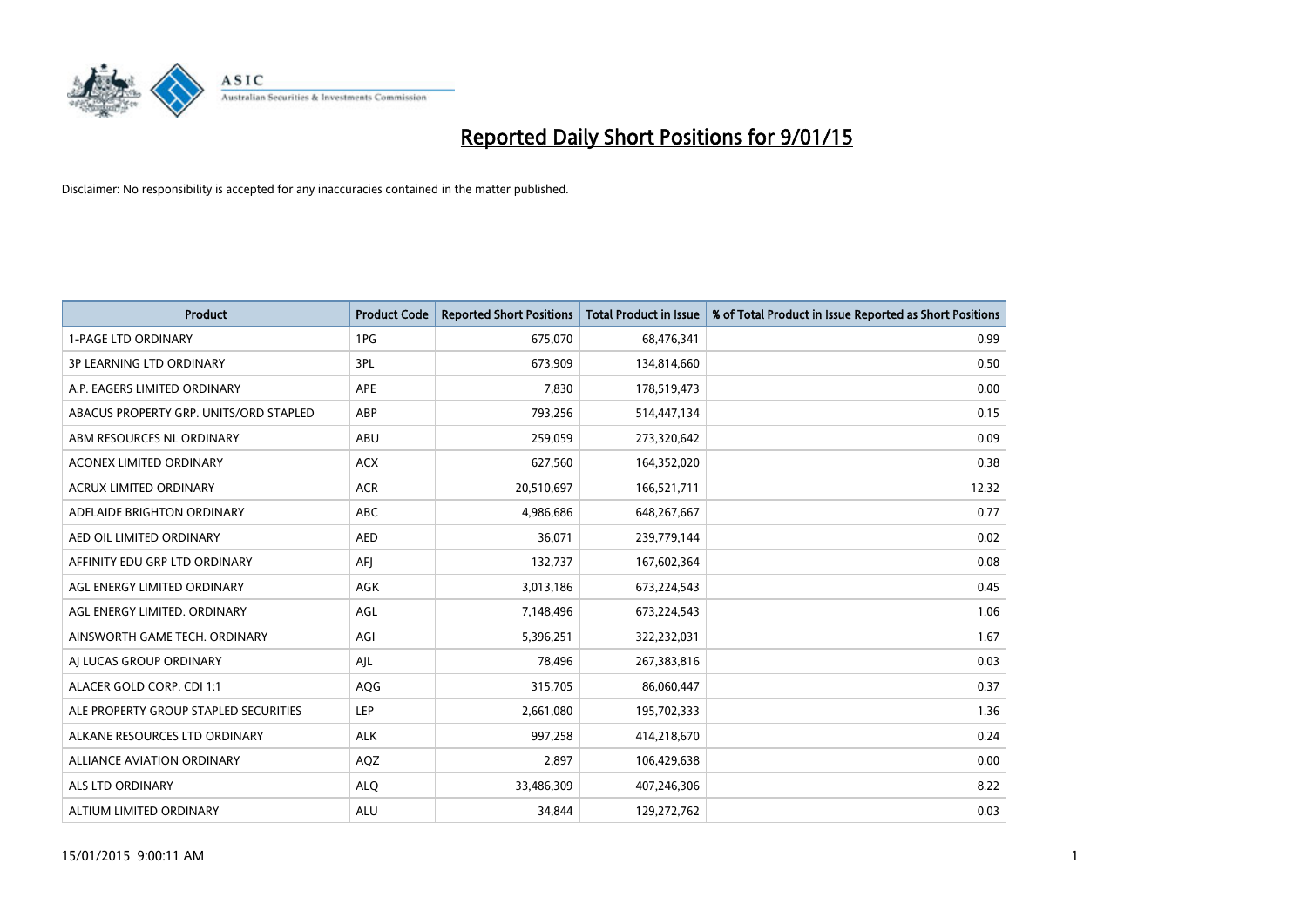

| <b>Product</b>                          | <b>Product Code</b> | <b>Reported Short Positions</b> | <b>Total Product in Issue</b> | % of Total Product in Issue Reported as Short Positions |
|-----------------------------------------|---------------------|---------------------------------|-------------------------------|---------------------------------------------------------|
| ALUMINA LIMITED ORDINARY                | <b>AWC</b>          | 15,186,697                      | 2,806,225,615                 | 0.54                                                    |
| AMALGAMATED HOLDINGS ORDINARY           | <b>AHD</b>          | 287                             | 157,917,136                   | 0.00                                                    |
| AMCOM TELECOMM. ORDINARY                | AMM                 | 3,280,931                       | 266,399,148                   | 1.23                                                    |
| AMCOR LIMITED ORDINARY                  | AMC                 | 11,959,158                      | 1,206,684,923                 | 0.99                                                    |
| AMP CAPITAL CHINA ORDINARY UNITS        | <b>AGF</b>          | 10,050                          | 374,593,484                   | 0.00                                                    |
| AMP LIMITED ORDINARY                    | AMP                 | 10,918,962                      | 2,957,737,964                 | 0.37                                                    |
| ANSELL LIMITED ORDINARY                 | <b>ANN</b>          | 5,023,270                       | 153,139,924                   | 3.28                                                    |
| ANTARES ENERGY LTD ORDINARY             | <b>AZZ</b>          | 446,292                         | 242,000,000                   | 0.18                                                    |
| ANZ BANKING GRP LTD ORDINARY            | ANZ                 | 18,171,391                      | 2,756,650,267                 | 0.66                                                    |
| APA GROUP STAPLED SECURITIES            | <b>APA</b>          | 13,512,641                      | 980,917,175                   | 1.38                                                    |
| APN NEWS & MEDIA ORDINARY               | <b>APN</b>          | 3,443,447                       | 1,029,041,356                 | 0.33                                                    |
| APN OUTDOOR GRP ORDINARY                | <b>APO</b>          | 6,686                           | 166,614,509                   | 0.00                                                    |
| AQUARIUS PLATINUM. ORDINARY             | <b>AQP</b>          | 2,843,282                       | 1,501,979,560                 | 0.19                                                    |
| ARAFURA RESOURCE LTD ORDINARY           | <b>ARU</b>          | 2,000                           | 441,270,644                   | 0.00                                                    |
| ARB CORPORATION ORDINARY                | <b>ARP</b>          | 735,377                         | 79,156,214                    | 0.93                                                    |
| ARDENT LEISURE GROUP STAPLED SECURITIES | AAD                 | 5,663,398                       | 438,666,245                   | 1.29                                                    |
| ARENA REIT. STAPLED                     | <b>ARF</b>          | 123,104                         | 211,605,103                   | 0.06                                                    |
| ARISTOCRAT LEISURE ORDINARY             | <b>ALL</b>          | 641,365                         | 631,322,253                   | 0.10                                                    |
| ARRIUM LTD ORDINARY                     | ARI                 | 103,774,916                     | 2,937,293,755                 | 3.53                                                    |
| ASALEO CARE LIMITED ORDINARY            | <b>AHY</b>          | 6,747,542                       | 603,469,434                   | 1.12                                                    |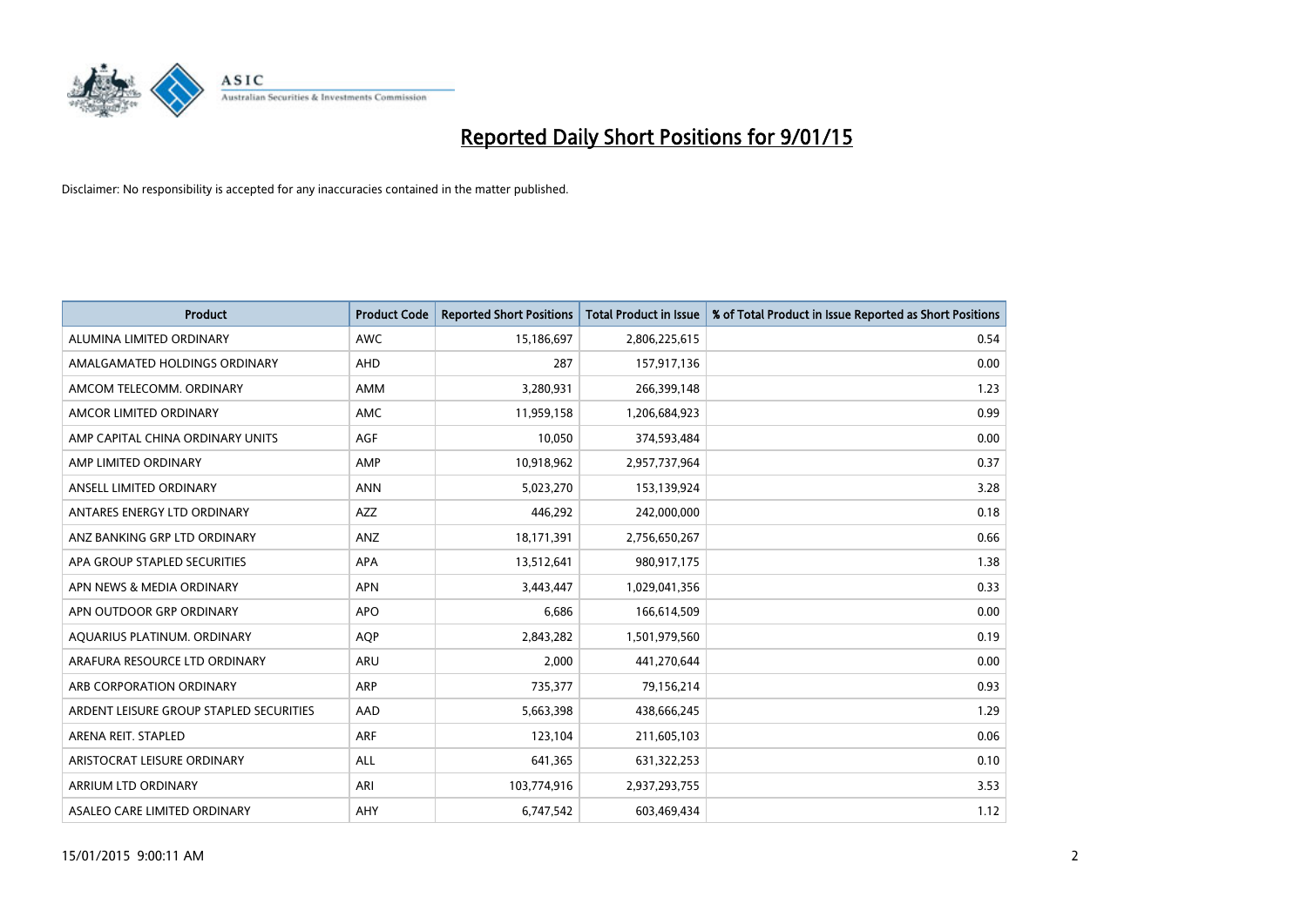

| <b>Product</b>                            | <b>Product Code</b> | <b>Reported Short Positions</b> | <b>Total Product in Issue</b> | % of Total Product in Issue Reported as Short Positions |
|-------------------------------------------|---------------------|---------------------------------|-------------------------------|---------------------------------------------------------|
| ASCIANO LIMITED ORDINARY                  | <b>AIO</b>          | 4,438,359                       | 975,385,664                   | 0.46                                                    |
| ASG GROUP LIMITED ORDINARY                | ASZ                 | 24,559                          | 206,720,839                   | 0.01                                                    |
| ASHLEY SERVICES GRP ORDINARY              | ASH                 | 222,411                         | 150,000,000                   | 0.15                                                    |
| ASPEN GROUP ORD/UNITS STAPLED             | <b>APZ</b>          | 94,902                          | 113,183,450                   | 0.08                                                    |
| ASPIRE MINING LTD ORDINARY                | <b>AKM</b>          | 1,000,001                       | 703,463,306                   | 0.14                                                    |
| ASTRO JAP PROP GROUP STAPLED US PROHIBIT. | AJA                 | 105,466                         | 67,183,619                    | 0.16                                                    |
| ASX LIMITED ORDINARY                      | ASX                 | 6,300,186                       | 193,595,162                   | 3.25                                                    |
| ATLAS IRON LIMITED ORDINARY               | <b>AGO</b>          | 96,540,592                      | 919,475,619                   | 10.50                                                   |
| ATRUM COAL NL ORDINARY                    | <b>ATU</b>          | 71,711                          | 170,142,959                   | 0.04                                                    |
| AUCKLAND INTERNATION ORDINARY             | <b>AIA</b>          | 79,129                          | 1,190,484,097                 | 0.01                                                    |
| AURIZON HOLDINGS LTD ORDINARY             | AZJ                 | 2,954,205                       | 2,124,116,483                 | 0.14                                                    |
| AUSDRILL LIMITED ORDINARY                 | ASL                 | 22,115,669                      | 312,277,224                   | 7.08                                                    |
| AUSENCO LIMITED ORDINARY                  | AAX                 | 472,041                         | 168,449,799                   | 0.28                                                    |
| AUSNET SERVICES STAPLED SECURITIES        | <b>AST</b>          | 37,105,427                      | 3,466,913,009                 | 1.07                                                    |
| AUST INDUSTRIAL REIT UNIT                 | ANI                 | 115,094                         | 96,288,031                    | 0.12                                                    |
| AUSTAL LIMITED ORDINARY                   | ASB                 | 56,564                          | 346,772,567                   | 0.02                                                    |
| AUSTBROKERS HOLDINGS ORDINARY             | <b>AUB</b>          | 73,457                          | 61,740,597                    | 0.12                                                    |
| AUSTEX OIL LIMITED ORDINARY               | <b>AOK</b>          | 62,000                          | 558,571,402                   | 0.01                                                    |
| AUSTIN ENGINEERING ORDINARY               | ANG                 | 392,771                         | 84,274,004                    | 0.47                                                    |
| AUSTIN EXPLORATION ORDINARY               | <b>AKK</b>          | 2,024,049                       | 327,862,790                   | 0.62                                                    |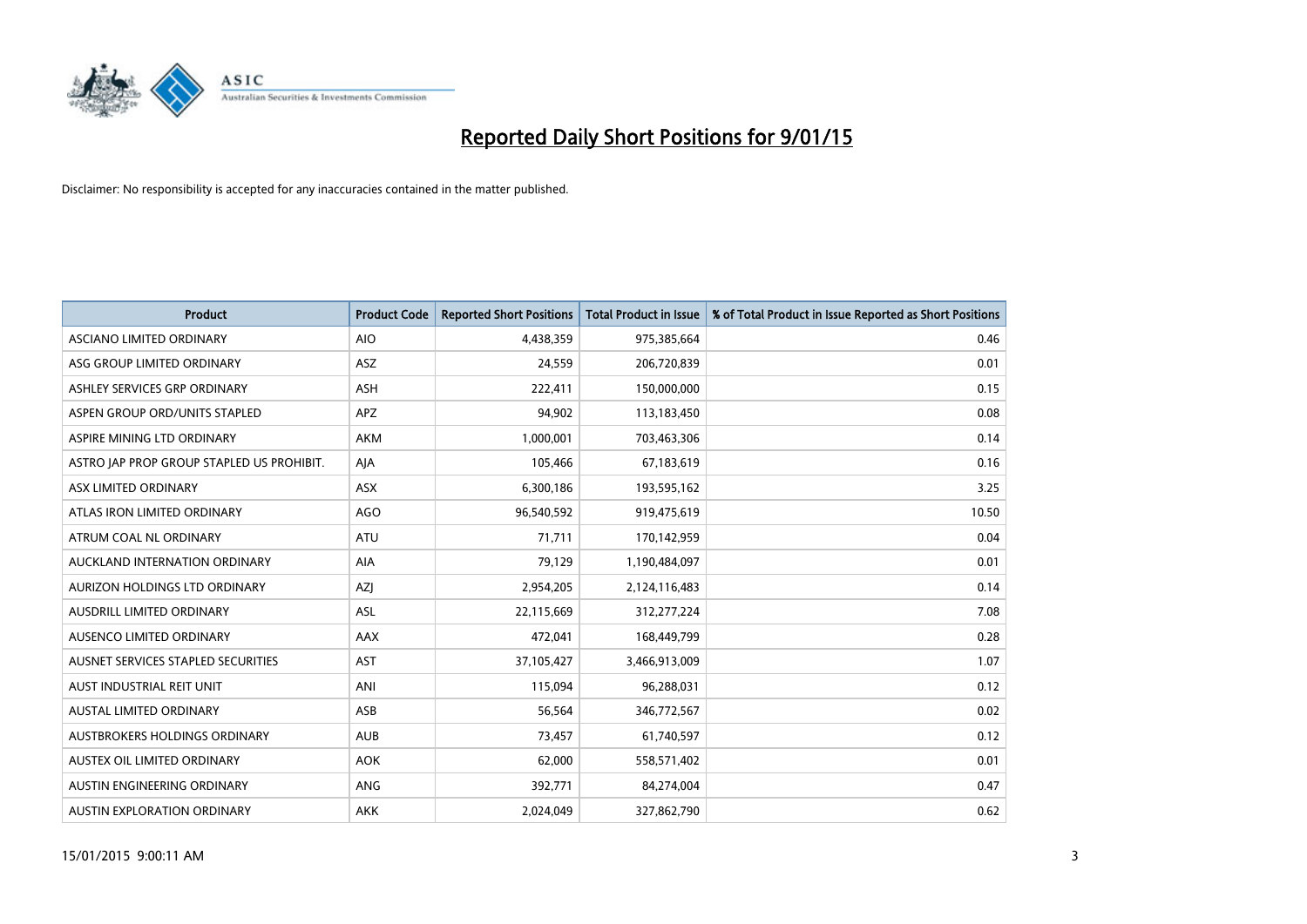

| <b>Product</b>                      | <b>Product Code</b> | <b>Reported Short Positions</b> | <b>Total Product in Issue</b> | % of Total Product in Issue Reported as Short Positions |
|-------------------------------------|---------------------|---------------------------------|-------------------------------|---------------------------------------------------------|
| AUSTRALIAN AGRICULT, ORDINARY       | AAC                 | 6,416,664                       | 532,474,721                   | 1.21                                                    |
| AUSTRALIAN PHARM. ORDINARY          | API                 | 8,380,685                       | 488,115,883                   | 1.72                                                    |
| AUTOMOTIVE HOLDINGS ORDINARY        | AHE                 | 3,065,081                       | 306,437,941                   | 1.00                                                    |
| AVANCO RESOURCES LTD ORDINARY       | AVB                 | 3,263,736                       | 1,661,675,855                 | 0.20                                                    |
| AVEO GROUP STAPLED SECURITIES       | <b>AOG</b>          | 3,248,988                       | 499,484,314                   | 0.65                                                    |
| AWE LIMITED ORDINARY                | AWE                 | 14,126,687                      | 525,861,050                   | 2.69                                                    |
| AZONTO PET LTD ORDINARY             | APY                 | 1                               | 1,159,375,100                 | 0.00                                                    |
| AZUMAH RESOURCES ORDINARY           | <b>AZM</b>          | $\mathbf{1}$                    | 389,316,919                   | 0.00                                                    |
| <b>BANDANNA ENERGY ORDINARY</b>     | <b>BND</b>          | 17,540,654                      | 528,481,199                   | 3.32                                                    |
| BANK OF QUEENSLAND. ORDINARY        | <b>BOQ</b>          | 2,124,803                       | 366,982,047                   | 0.58                                                    |
| <b>BANNERMAN RESOURCES ORDINARY</b> | <b>BMN</b>          | 8,035                           | 335,261,507                   | 0.00                                                    |
| <b>BASE RES LIMITED ORDINARY</b>    | <b>BSE</b>          | 5,504,554                       | 563,902,771                   | 0.98                                                    |
| <b>BATHURST RES LTD. ORDINARY</b>   | <b>BRL</b>          | 207,998                         | 947,828,434                   | 0.02                                                    |
| <b>BC IRON LIMITED ORDINARY</b>     | <b>BCI</b>          | 14,678,900                      | 196,196,992                   | 7.48                                                    |
| BEACH ENERGY LIMITED ORDINARY       | <b>BPT</b>          | 18,531,209                      | 1,297,496,886                 | 1.43                                                    |
| BEADELL RESOURCE LTD ORDINARY       | <b>BDR</b>          | 39,291,263                      | 798,657,280                   | 4.92                                                    |
| BEGA CHEESE LTD ORDINARY            | <b>BGA</b>          | 2,919,530                       | 152,602,945                   | 1.91                                                    |
| BENDIGO AND ADELAIDE ORDINARY       | <b>BEN</b>          | 18,546,543                      | 450,934,198                   | 4.11                                                    |
| BERKELEY RESOURCES ORDINARY         | <b>BKY</b>          | 77,000                          | 180,361,323                   | 0.04                                                    |
| BETASHARESCASHETF ETF UNITS         | AAA                 | 634                             | 13,683,443                    | 0.00                                                    |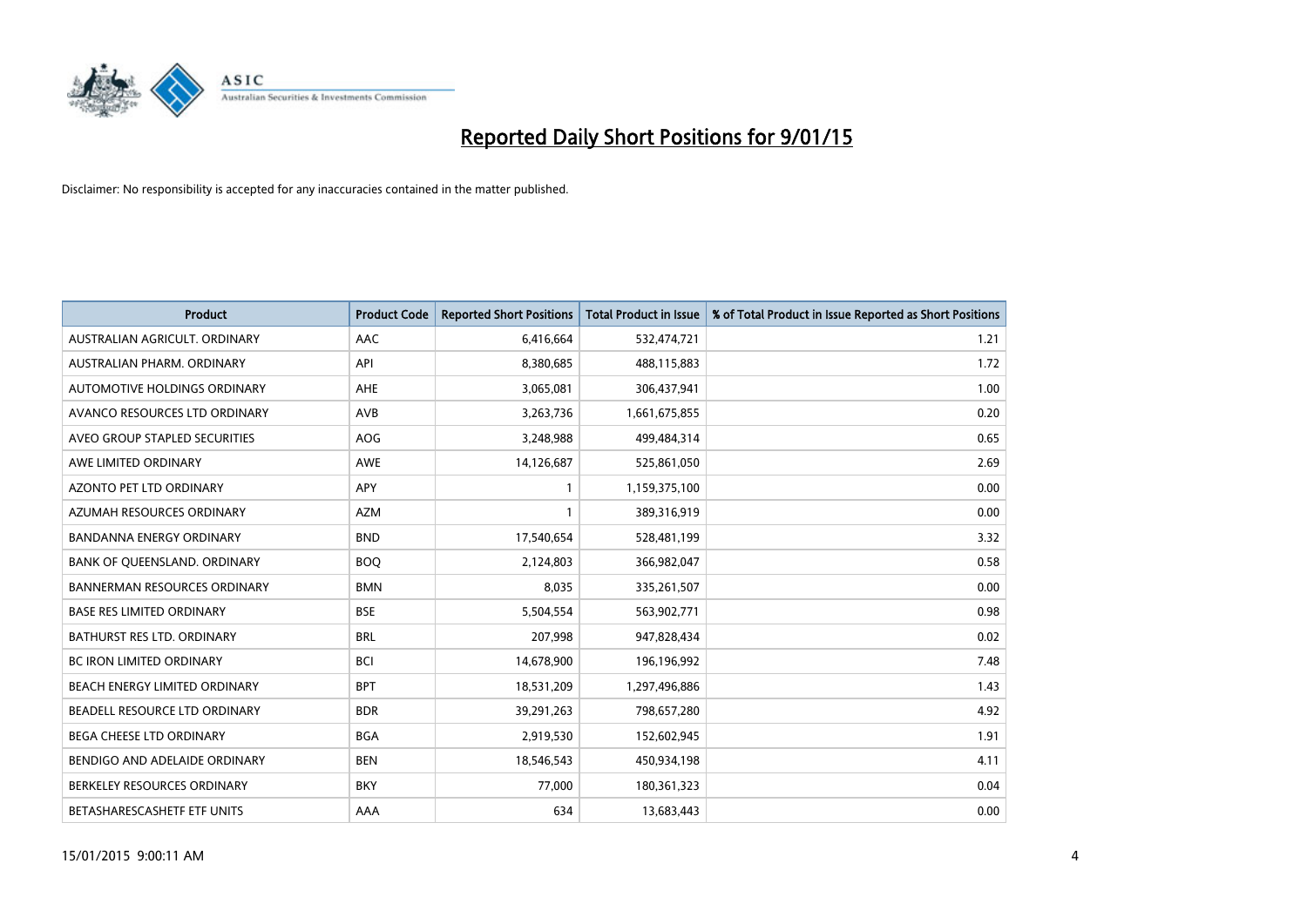

| <b>Product</b>                       | <b>Product Code</b> | <b>Reported Short Positions</b> | <b>Total Product in Issue</b> | % of Total Product in Issue Reported as Short Positions |
|--------------------------------------|---------------------|---------------------------------|-------------------------------|---------------------------------------------------------|
| <b>BHP BILLITON LIMITED ORDINARY</b> | <b>BHP</b>          | 11,714,804                      | 3,211,691,105                 | 0.36                                                    |
| <b>BIGAIR GROUP LIMITED ORDINARY</b> | <b>BGL</b>          | 40,517                          | 174,432,340                   | 0.02                                                    |
| <b>BILLABONG ORDINARY</b>            | <b>BBG</b>          | 8,228,662                       | 990,370,034                   | 0.83                                                    |
| <b>BLACKHAM RESOURCES ORDINARY</b>   | <b>BLK</b>          | 606,130                         | 143,614,941                   | 0.42                                                    |
| <b>BLACKMORES LIMITED ORDINARY</b>   | <b>BKL</b>          | 8,237                           | 17,224,199                    | 0.05                                                    |
| <b>BLUESCOPE STEEL LTD ORDINARY</b>  | <b>BSL</b>          | 9,305,707                       | 559,227,871                   | 1.66                                                    |
| <b>BOART LONGYEAR ORDINARY</b>       | <b>BLY</b>          | 21,873,197                      | 637,490,726                   | 3.43                                                    |
| BOART LONGYEAR RTS 12JAN15 FORUS     | <b>BLYR</b>         | 1,463,033                       | 624,613,413                   | 0.23                                                    |
| <b>BORA BORA RESOURCES ORDINARY</b>  | <b>BBR</b>          | 226,754                         | 34,970,000                    | 0.65                                                    |
| BORAL LIMITED. ORDINARY              | <b>BLD</b>          | 12,738,254                      | 782,736,249                   | 1.63                                                    |
| <b>BRADKEN LIMITED ORDINARY</b>      | <b>BKN</b>          | 1,908,937                       | 171,027,249                   | 1.12                                                    |
| <b>BRAMBLES LIMITED ORDINARY</b>     | <b>BXB</b>          | 6,134,515                       | 1,566,221,192                 | 0.39                                                    |
| BREVILLE GROUP LTD ORDINARY          | <b>BRG</b>          | 4,592,621                       | 130,095,322                   | 3.53                                                    |
| <b>BRICKWORKS LIMITED ORDINARY</b>   | <b>BKW</b>          | 52,996                          | 148,403,478                   | 0.04                                                    |
| BT INVESTMENT MNGMNT ORDINARY        | <b>BTT</b>          | 24,701                          | 292,408,424                   | 0.01                                                    |
| <b>BURSON GROUP LTD ORDINARY</b>     | <b>BAP</b>          | 1,744,409                       | 163,585,666                   | 1.07                                                    |
| <b>BURU ENERGY ORDINARY</b>          | <b>BRU</b>          | 16,975,512                      | 339,997,078                   | 4.99                                                    |
| <b>BWP TRUST ORDINARY UNITS</b>      | <b>BWP</b>          | 15,643,804                      | 639,724,826                   | 2.45                                                    |
| CABCHARGE AUSTRALIA ORDINARY         | CAB                 | 9,805,911                       | 120,430,683                   | 8.14                                                    |
| <b>CADENCE CAPITAL ORDINARY</b>      | <b>CDM</b>          | 170,000                         | 199,910,008                   | 0.09                                                    |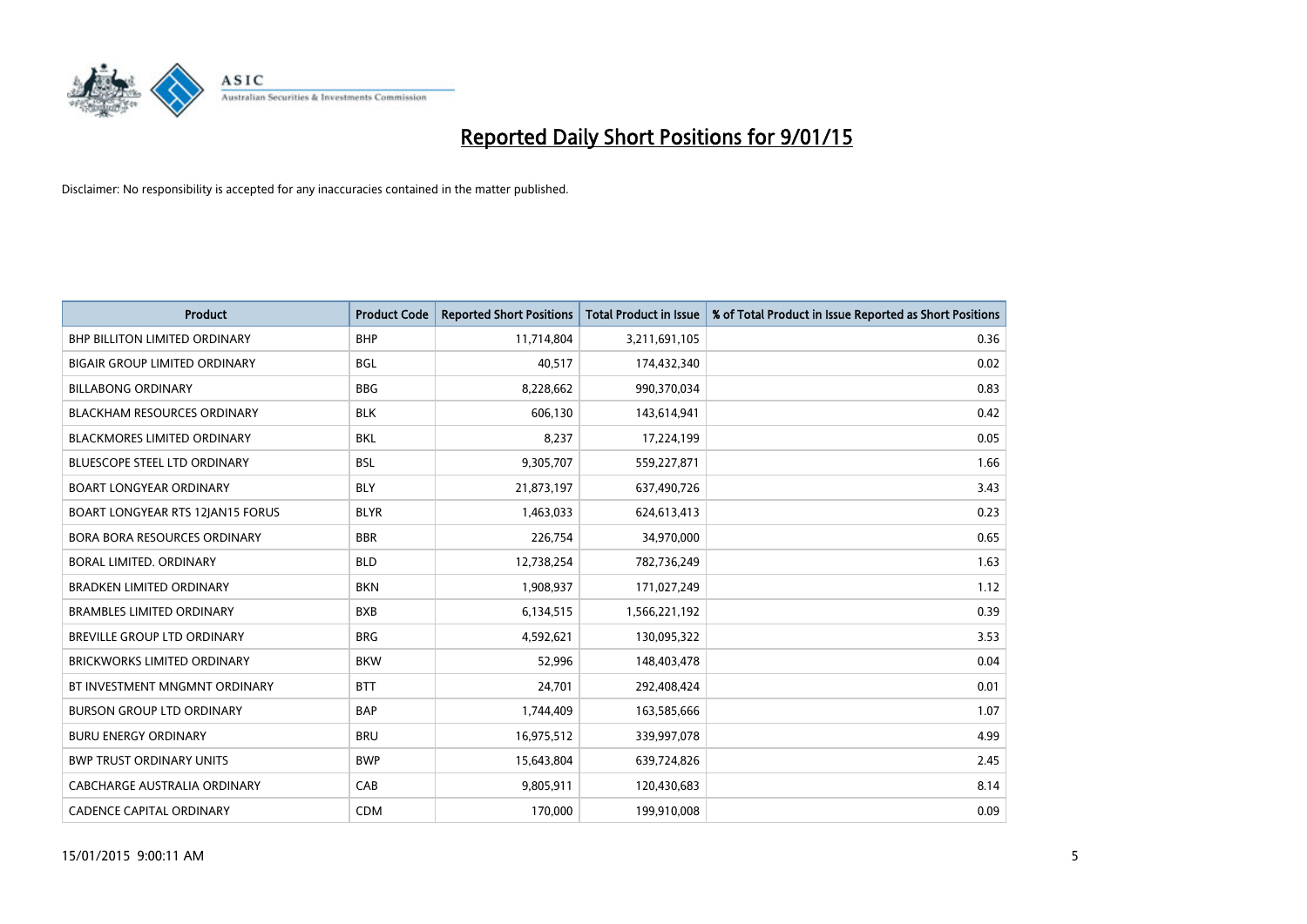

| <b>Product</b>                          | <b>Product Code</b> | <b>Reported Short Positions</b> | <b>Total Product in Issue</b> | % of Total Product in Issue Reported as Short Positions |
|-----------------------------------------|---------------------|---------------------------------|-------------------------------|---------------------------------------------------------|
| CALTEX AUSTRALIA ORDINARY               | <b>CTX</b>          | 1,117,778                       | 270,000,000                   | 0.41                                                    |
| CAPE LAMBERT RES LTD ORDINARY           | <b>CFE</b>          | 280,137                         | 626,686,586                   | 0.04                                                    |
| CAPITOL HEALTH ORDINARY                 | CAJ                 | 660,660                         | 496,244,861                   | 0.13                                                    |
| <b>CARBINE RESOURCES ORDINARY</b>       | <b>CRB</b>          | 30,000                          | 140,017,394                   | 0.02                                                    |
| <b>CARDNO LIMITED ORDINARY</b>          | CDD                 | 15,507,221                      | 164,362,901                   | 9.43                                                    |
| <b>CARINDALE PROPERTY UNIT</b>          | <b>CDP</b>          | 8,823                           | 70,000,000                    | 0.01                                                    |
| CARNARVON PETROLEUM ORDINARY            | <b>CVN</b>          | 2,007,165                       | 988,295,069                   | 0.20                                                    |
| <b>CARNEGIE WAVE ENERGY ORDINARY</b>    | <b>CWE</b>          | 500                             | 1,742,824,771                 | 0.00                                                    |
| CARSALES.COM LTD ORDINARY               | <b>CRZ</b>          | 14,649,643                      | 239,001,759                   | 6.13                                                    |
| <b>CASH CONVERTERS ORDINARY</b>         | CCV                 | 6,124,077                       | 478,876,525                   | 1.28                                                    |
| CEDAR WOODS PROP. ORDINARY              | <b>CWP</b>          | 235,829                         | 78,336,371                    | 0.30                                                    |
| CENTRAL PETROLEUM ORDINARY              | <b>CTP</b>          | 5,737                           | 368,718,957                   | 0.00                                                    |
| CENTURIA METRO REIT STAPLED             | <b>CMA</b>          | 698,404                         | 71,500,158                    | 0.98                                                    |
| CFS RETAIL TRUST GRP STAPLED SECURITIES | <b>CFX</b>          | 5,288,603                       | 3,050,355,727                 | 0.17                                                    |
| <b>CHALLENGER LIMITED ORDINARY</b>      | <b>CGF</b>          | 1,481,792                       | 569,725,821                   | 0.26                                                    |
| CHANDLER MACLEOD LTD ORDINARY           | <b>CMG</b>          | 666,195                         | 547,985,086                   | 0.12                                                    |
| CHARTER HALL GROUP STAPLED US PROHIBIT. | <b>CHC</b>          | 431,263                         | 355,051,540                   | 0.12                                                    |
| <b>CHARTER HALL RETAIL UNITS</b>        | <b>CQR</b>          | 14,775,873                      | 372,893,153                   | 3.96                                                    |
| <b>CHORUS LIMITED ORDINARY</b>          | <b>CNU</b>          | 54,902                          | 396,369,767                   | 0.01                                                    |
| CLEARVIEW WEALTH LTD ORDINARY           | <b>CVW</b>          | 10,001                          | 581,111,182                   | 0.00                                                    |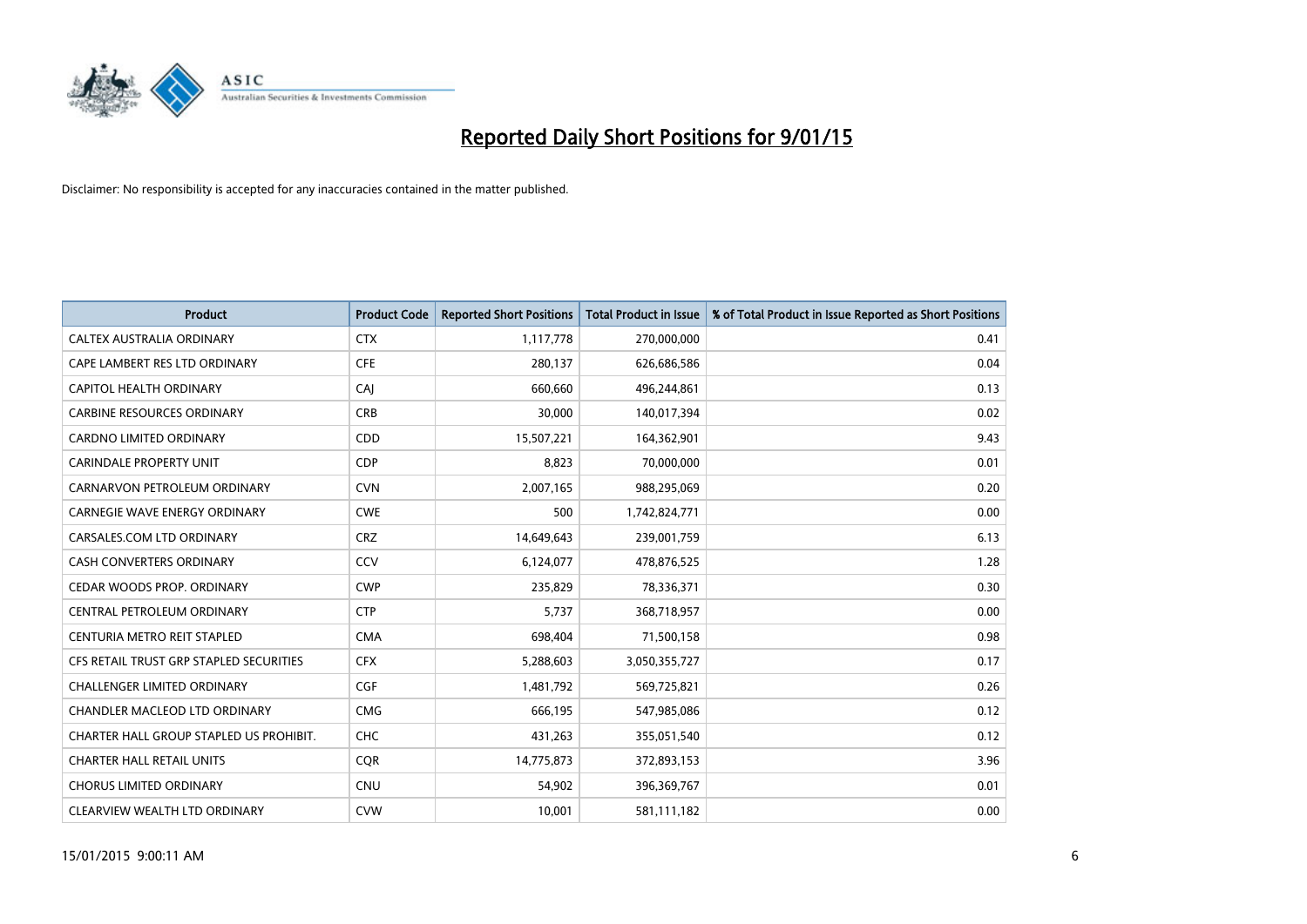

| <b>Product</b>                          | <b>Product Code</b> | <b>Reported Short Positions</b> | <b>Total Product in Issue</b> | % of Total Product in Issue Reported as Short Positions |
|-----------------------------------------|---------------------|---------------------------------|-------------------------------|---------------------------------------------------------|
| CLINUVEL PHARMACEUT, ORDINARY           | CUV                 | 35,270                          | 42,526,245                    | 0.08                                                    |
| COAL OF AFRICA LTD ORDINARY             | <b>CZA</b>          | 426                             | 1,599,368,613                 | 0.00                                                    |
| COALSPUR MINES LTD ORDINARY             | <b>CPL</b>          | 75,945                          | 641,544,455                   | 0.01                                                    |
| COCA-COLA AMATIL ORDINARY               | <b>CCL</b>          | 25,839,440                      | 763,590,249                   | 3.38                                                    |
| <b>COCHLEAR LIMITED ORDINARY</b>        | <b>COH</b>          | 5,641,696                       | 57,081,775                    | 9.88                                                    |
| <b>COCKATOO COAL ORDINARY</b>           | <b>COK</b>          | 167,987                         | 4,560,196,928                 | 0.00                                                    |
| <b>CODAN LIMITED ORDINARY</b>           | <b>CDA</b>          | 86,507                          | 176,969,924                   | 0.05                                                    |
| <b>COFFEY INTERNATIONAL ORDINARY</b>    | <b>COF</b>          | 6,077                           | 255,833,165                   | 0.00                                                    |
| <b>COKAL LTD ORDINARY</b>               | <b>CKA</b>          | 6,820                           | 471,487,926                   | 0.00                                                    |
| <b>COLLECTION HOUSE ORDINARY</b>        | <b>CLH</b>          | 2,684,356                       | 130,443,227                   | 2.06                                                    |
| <b>COLLINS FOODS LTD ORDINARY</b>       | <b>CKF</b>          | 8,782                           | 93,000,003                    | 0.01                                                    |
| COMMONWEALTH BANK, ORDINARY             | <b>CBA</b>          | 23,757,812                      | 1,621,319,194                 | 1.47                                                    |
| <b>COMPASS RESOURCES ORDINARY</b>       | <b>CMR</b>          | 7,472                           | 1,403,744,100                 | 0.00                                                    |
| <b>COMPUTERSHARE LTD ORDINARY</b>       | <b>CPU</b>          | 7,647,468                       | 556,203,079                   | 1.37                                                    |
| <b>COOPER ENERGY LTD ORDINARY</b>       | <b>COE</b>          | 98,886                          | 329,883,505                   | 0.03                                                    |
| <b>CORP TRAVEL LIMITED ORDINARY</b>     | <b>CTD</b>          | 704,534                         | 96,993,355                    | 0.73                                                    |
| COVER-MORE GRP LTD ORDINARY             | <b>CVO</b>          | 4,610,147                       | 317,750,000                   | 1.45                                                    |
| <b>CREDIT CORP GROUP ORDINARY</b>       | <b>CCP</b>          | 465,826                         | 46,296,407                    | 1.01                                                    |
| <b>CROMWELL PROP STAPLED SECURITIES</b> | <b>CMW</b>          | 10,522,744                      | 1,735,299,783                 | 0.61                                                    |
| CROWN RESORTS LTD ORDINARY              | <b>CWN</b>          | 14,819,148                      | 728,394,185                   | 2.03                                                    |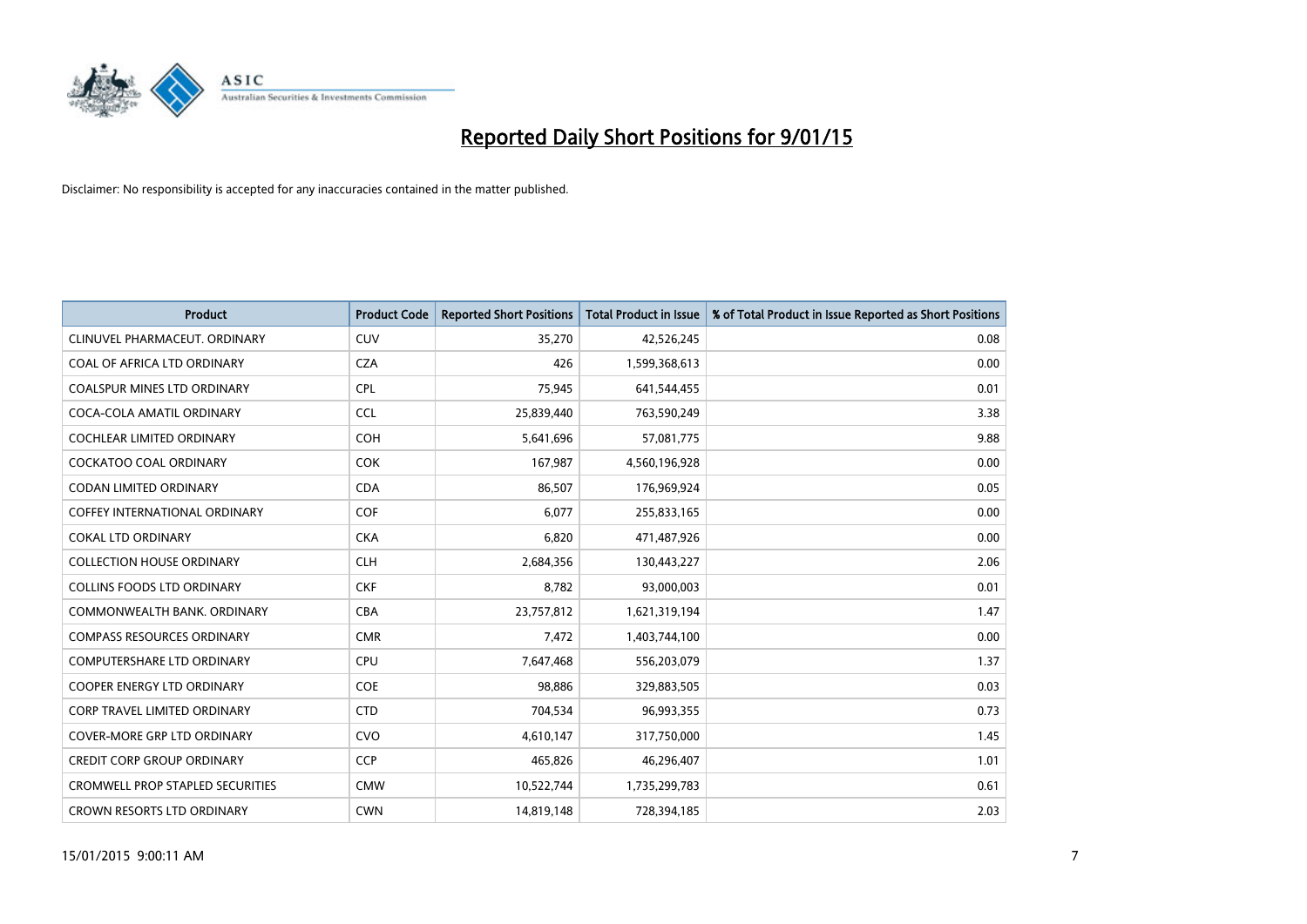

| <b>Product</b>                     | <b>Product Code</b> | <b>Reported Short Positions</b> | <b>Total Product in Issue</b> | % of Total Product in Issue Reported as Short Positions |
|------------------------------------|---------------------|---------------------------------|-------------------------------|---------------------------------------------------------|
| <b>CSG LIMITED ORDINARY</b>        | CSV                 | 434,798                         | 284,148,839                   | 0.15                                                    |
| <b>CSL LIMITED ORDINARY</b>        | <b>CSL</b>          | 1,091,616                       | 474,570,168                   | 0.23                                                    |
| <b>CSR LIMITED ORDINARY</b>        | <b>CSR</b>          | 12,773,697                      | 506,000,315                   | 2.52                                                    |
| <b>CUDECO LIMITED ORDINARY</b>     | CDU                 | 9,301,754                       | 243,055,501                   | 3.83                                                    |
| DATA#3 LIMITED ORDINARY            | <b>DTL</b>          | 15,956                          | 153,974,950                   | 0.01                                                    |
| DECMIL GROUP LIMITED ORDINARY      | <b>DCG</b>          | 997,518                         | 168,657,794                   | 0.59                                                    |
| DEEP YELLOW LIMITED ORDINARY       | <b>DYL</b>          | 1,002                           | 1,899,361,295                 | 0.00                                                    |
| DEVINE LIMITED ORDINARY            | <b>DVN</b>          | 1,548                           | 158,730,556                   | 0.00                                                    |
| DEXUS PROPERTY GROUP STAPLED UNITS | <b>DXS</b>          | 1,301,225                       | 905,531,797                   | 0.14                                                    |
| DICK SMITH HLDGS ORDINARY          | <b>DSH</b>          | 16,320,964                      | 236,511,364                   | 6.90                                                    |
| DISCOVERY METALS LTD ORDINARY      | <b>DML</b>          | 445,184                         | 644,039,581                   | 0.07                                                    |
| DOMINO PIZZA ENTERPR ORDINARY      | <b>DMP</b>          | 1,581,371                       | 86,160,773                    | 1.84                                                    |
| DONACO INTERNATIONAL ORDINARY      | <b>DNA</b>          | 9,196,545                       | 460,505,113                   | 2.00                                                    |
| DORAY MINERALS LTD ORDINARY        | <b>DRM</b>          | 95,416                          | 167,084,256                   | 0.06                                                    |
| DOWNER EDI LIMITED ORDINARY        | <b>DOW</b>          | 27,898,900                      | 435,399,975                   | 6.41                                                    |
| DRILLSEARCH ENERGY ORDINARY        | <b>DLS</b>          | 12,355,633                      | 461,101,450                   | 2.68                                                    |
| DUET GROUP STAPLED US PROHIBIT.    | <b>DUE</b>          | 16,847,058                      | 1,493,678,915                 | 1.13                                                    |
| <b>DULUXGROUP LIMITED ORDINARY</b> | <b>DLX</b>          | 3,102,782                       | 388,543,268                   | 0.80                                                    |
| ECHO ENTERTAINMENT ORDINARY        | <b>EGP</b>          | 10,816,759                      | 825,672,730                   | 1.31                                                    |
| ELDERS LIMITED ORDINARY            | <b>ELD</b>          | 848,045                         | 83,734,671                    | 1.01                                                    |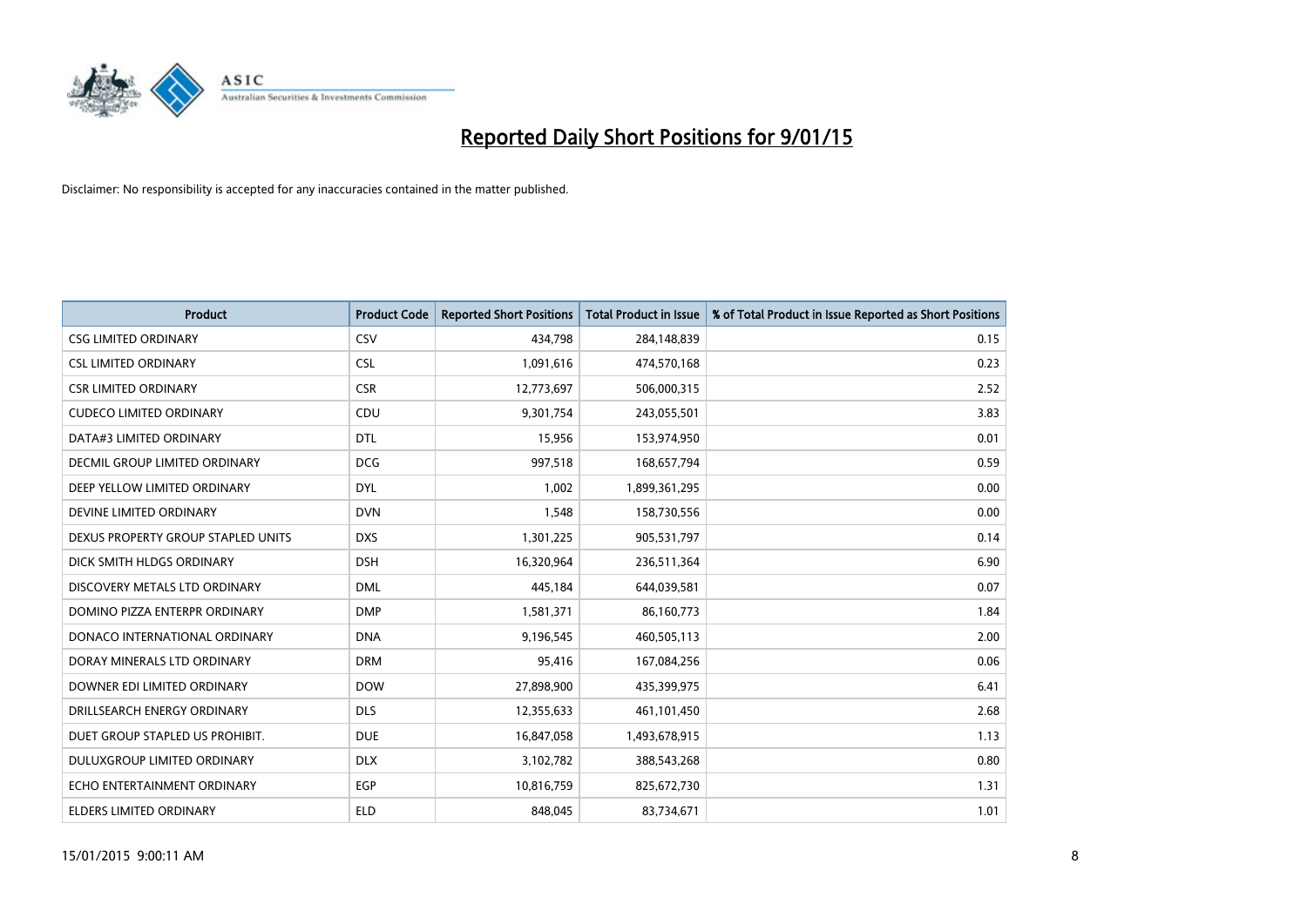

| <b>Product</b>                         | <b>Product Code</b> | <b>Reported Short Positions</b> | <b>Total Product in Issue</b> | % of Total Product in Issue Reported as Short Positions |
|----------------------------------------|---------------------|---------------------------------|-------------------------------|---------------------------------------------------------|
| <b>EMECO HOLDINGS ORDINARY</b>         | <b>EHL</b>          | 11,263,971                      | 599,675,707                   | 1.88                                                    |
| <b>ENDEAVOUR MIN CORP CDI 1:1</b>      | <b>EVR</b>          | 22,805                          | 49,121,346                    | 0.05                                                    |
| ENERGY RESOURCES ORDINARY 'A'          | ERA                 | 11,560,249                      | 517,725,062                   | 2.23                                                    |
| <b>ENERGY WORLD CORPOR, ORDINARY</b>   | <b>EWC</b>          | 47,372,877                      | 1,734,166,672                 | 2.73                                                    |
| <b>ENSOGO LIMITED ORDINARY</b>         | E88                 | 212,388                         | 426,069,834                   | 0.05                                                    |
| EQUATORIAL RES LTD ORDINARY            | EQX                 | 33                              | 124,445,353                   | 0.00                                                    |
| EQUITY TRUSTEES ORDINARY               | EQT                 | 43,151                          | 19,269,445                    | 0.22                                                    |
| ERM POWER LIMITED ORDINARY             | EPW                 | 1,315,402                       | 241,477,698                   | 0.54                                                    |
| ESTIA HEALTH LTD ORDINARY              | EHE                 | 198,718                         | 180,885,580                   | 0.11                                                    |
| EVOLUTION MINING LTD ORDINARY          | <b>EVN</b>          | 30,586,945                      | 714,921,647                   | 4.28                                                    |
| FAIRFAX MEDIA LTD ORDINARY             | <b>FXJ</b>          | 50,902,504                      | 2,351,955,725                 | 2.16                                                    |
| <b>FANTASTIC HOLDINGS ORDINARY</b>     | FAN                 | 14,643                          | 103,257,398                   | 0.01                                                    |
| FAR LTD ORDINARY                       | <b>FAR</b>          | 12,640,071                      | 3,126,808,427                 | 0.40                                                    |
| FEDERATION CNTRES ORD/UNIT STAPLED SEC | <b>FDC</b>          | 2,390,387                       | 1,427,641,565                 | 0.17                                                    |
| FINBAR GROUP LIMITED ORDINARY          | <b>FRI</b>          | 7,447                           | 228,720,815                   | 0.00                                                    |
| FISHER & PAYKEL H. ORDINARY            | <b>FPH</b>          | 605,408                         | 557,847,151                   | 0.11                                                    |
| FLEETWOOD CORP ORDINARY                | <b>FWD</b>          | 1,519,107                       | 61,039,412                    | 2.49                                                    |
| FLETCHER BUILDING ORDINARY             | <b>FBU</b>          | 2,282,241                       | 687,854,788                   | 0.33                                                    |
| FLEXIGROUP LIMITED ORDINARY            | <b>FXL</b>          | 7,845,641                       | 304,096,060                   | 2.58                                                    |
| FLIGHT CENTRE TRAVEL ORDINARY          | FLT                 | 6,470,700                       | 100,725,711                   | 6.42                                                    |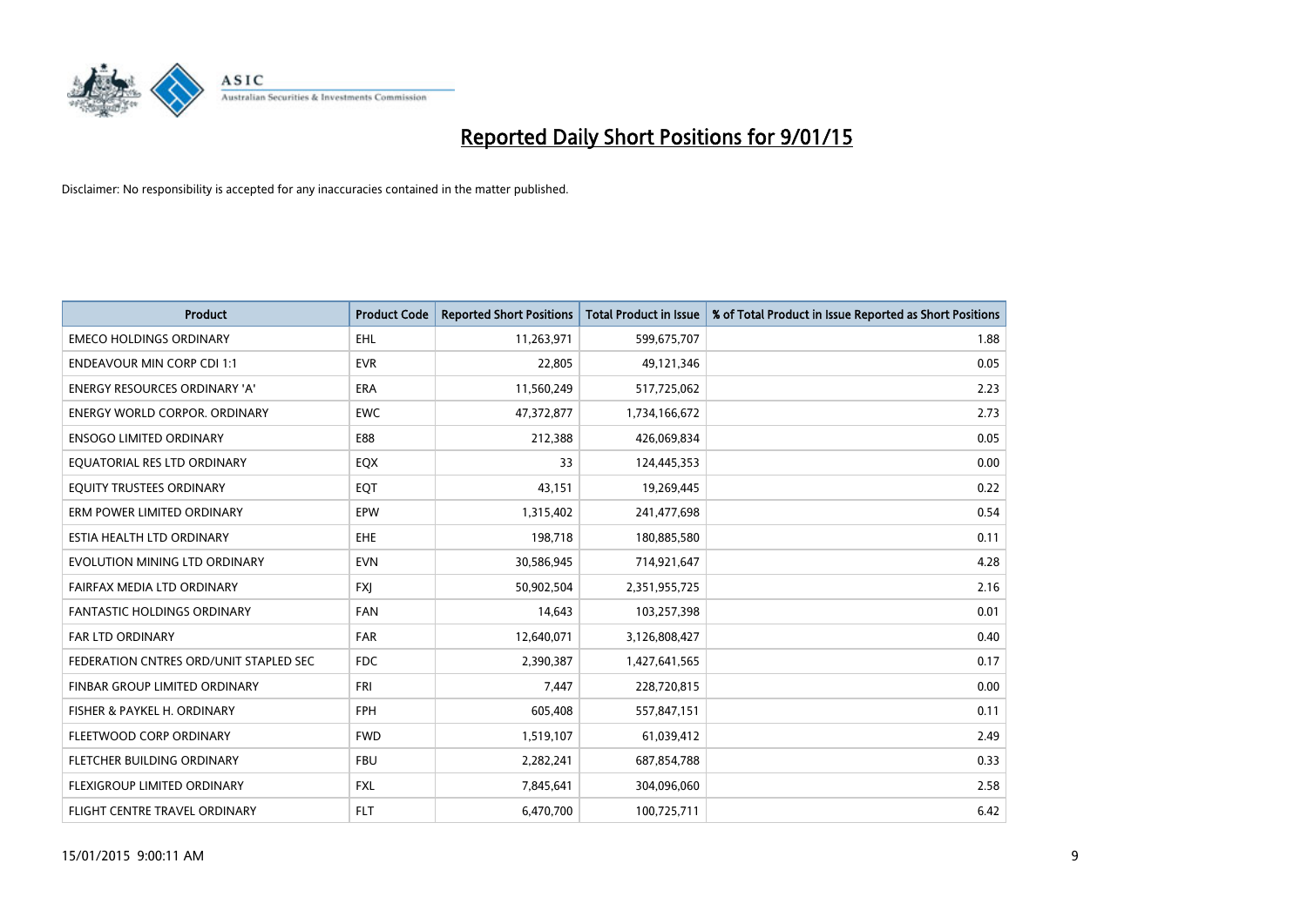

| <b>Product</b>                             | <b>Product Code</b> | <b>Reported Short Positions</b> | <b>Total Product in Issue</b> | % of Total Product in Issue Reported as Short Positions |
|--------------------------------------------|---------------------|---------------------------------|-------------------------------|---------------------------------------------------------|
| <b>FLINDERS MINES LTD ORDINARY</b>         | <b>FMS</b>          | 165,000                         | 2,762,995,689                 | 0.01                                                    |
| FOCUS MINERALS LTD ORDINARY                | <b>FML</b>          | 4,098,612                       | 9,137,375,877                 | 0.04                                                    |
| FOLKESTONE EDU TRUST UNITS                 | <b>FET</b>          | 57,611                          | 243,547,032                   | 0.02                                                    |
| FONTERRA SHARE FUND ORDINARY UNITS         | <b>FSF</b>          | 109,403                         | 123,027,274                   | 0.09                                                    |
| FORTESCUE METALS GRP ORDINARY              | <b>FMG</b>          | 279,702,544                     | 3,113,798,151                 | 8.98                                                    |
| FREEDOM FOOD LTD ORDINARY                  | <b>FNP</b>          | 40,793                          | 152,689,663                   | 0.03                                                    |
| <b>FUNTASTIC LIMITED ORDINARY</b>          | <b>FUN</b>          | 370,000                         | 669,869,723                   | 0.06                                                    |
| <b>G.U.D. HOLDINGS ORDINARY</b>            | GUD                 | 2,983,765                       | 70,939,492                    | 4.21                                                    |
| <b>G8 EDUCATION LIMITED ORDINARY</b>       | <b>GEM</b>          | 13,171,007                      | 353,691,630                   | 3.72                                                    |
| <b>GALAXY RESOURCES ORDINARY</b>           | GXY                 | 1,371,021                       | 1,064,622,267                 | 0.13                                                    |
| <b>GBST HOLDINGS ORDINARY</b>              | GBT                 | 10,065                          | 66,561,725                    | 0.02                                                    |
| <b>GDI PROPERTY GRP STAPLED SECURITIES</b> | GDI                 | 291,321                         | 567,575,025                   | 0.05                                                    |
| <b>GENESIS ENERGY LTD ORDINARY</b>         | <b>GNE</b>          | 1,000                           | 1,000,000,000                 | 0.00                                                    |
| <b>GENETIC TECHNOLOGIES ORDINARY</b>       | GTG                 | 3,569,280                       | 848,601,758                   | 0.42                                                    |
| <b>GENTRACK GROUP LTD ORDINARY</b>         | <b>GTK</b>          | 3,000                           | 72,699,510                    | 0.00                                                    |
| <b>GENWORTH MORTGAGE ORDINARY</b>          | <b>GMA</b>          | 14,736,028                      | 650,000,000                   | 2.27                                                    |
| <b>GEODYNAMICS LIMITED ORDINARY</b>        | GDY                 | 819                             | 435,880,130                   | 0.00                                                    |
| <b>GINDALBIE METALS LTD ORDINARY</b>       | GBG                 | 31,202,694                      | 1,495,306,811                 | 2.09                                                    |
| <b>GODFREYS GRP LTD ORDINARY</b>           | GFY                 | 419,535                         | 40,298,056                    | 1.04                                                    |
| <b>GOLD ROAD RES LTD ORDINARY</b>          | GOR                 | 1,955,394                       | 594,881,822                   | 0.33                                                    |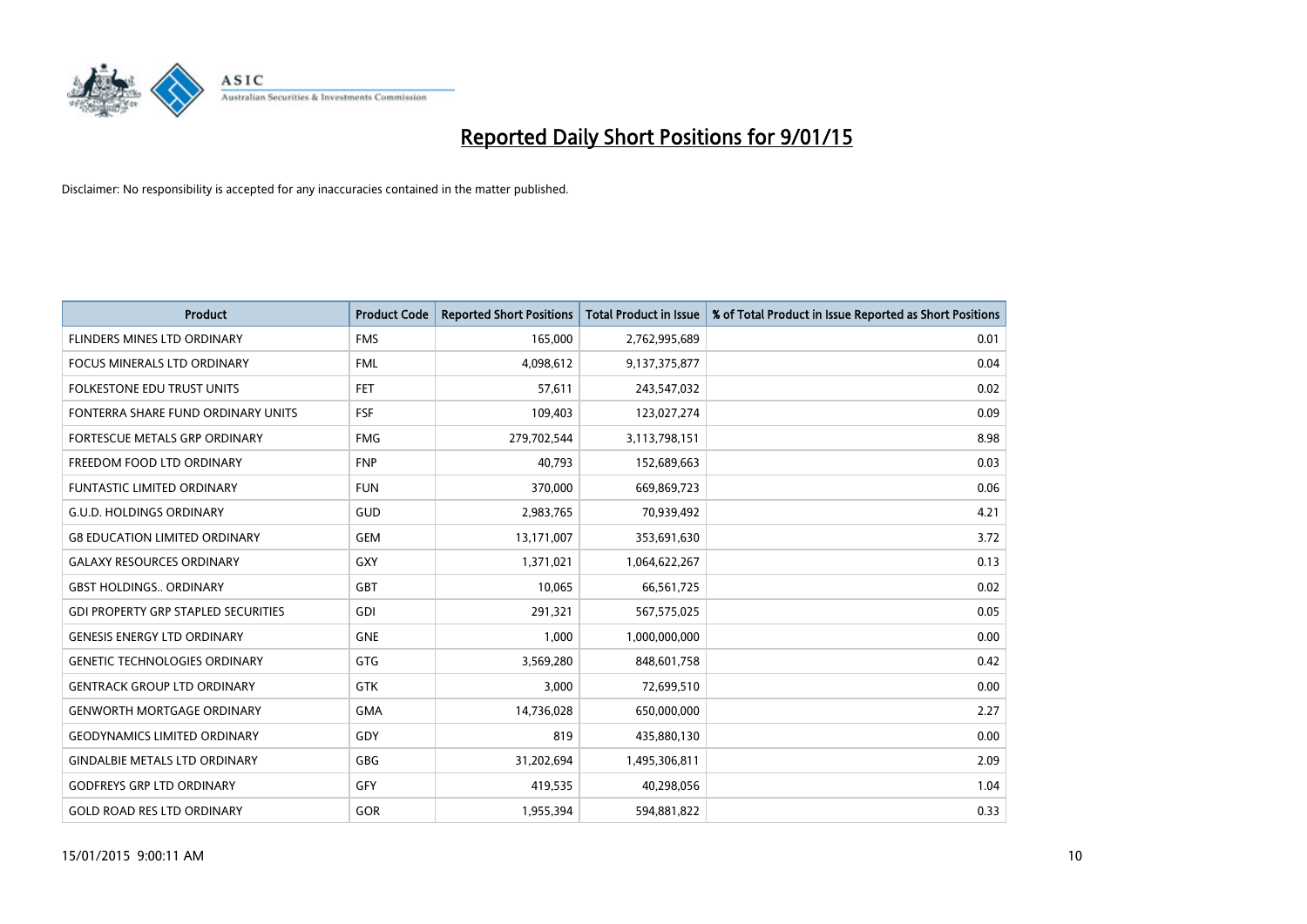

| <b>Product</b>                                   | <b>Product Code</b> | <b>Reported Short Positions</b> | <b>Total Product in Issue</b> | % of Total Product in Issue Reported as Short Positions |
|--------------------------------------------------|---------------------|---------------------------------|-------------------------------|---------------------------------------------------------|
| <b>GOODMAN FIELDER, ORDINARY</b>                 | <b>GFF</b>          | 4,426,392                       | 1,955,559,207                 | 0.23                                                    |
| <b>GOODMAN GROUP STAPLED</b>                     | <b>GMG</b>          | 12,886,716                      | 1,745,460,061                 | 0.74                                                    |
| <b>GPT GROUP STAPLED SEC.</b>                    | <b>GPT</b>          | 3,837,912                       | 1,685,460,955                 | 0.23                                                    |
| <b>GRAINCORP LIMITED A CLASS ORDINARY</b>        | <b>GNC</b>          | 15,876,689                      | 228,855,628                   | 6.94                                                    |
| <b>GRANGE RESOURCES, ORDINARY</b>                | <b>GRR</b>          | 11,663,316                      | 1,157,338,698                 | 1.01                                                    |
| <b>GREENCROSS LIMITED ORDINARY</b>               | <b>GXL</b>          | 2,448,996                       | 111,447,503                   | 2.20                                                    |
| <b>GREENLAND MIN EN LTD ORDINARY</b>             | GGG                 | 3,234,064                       | 669,389,552                   | 0.48                                                    |
| <b>GREENLAND MIN EN LTD RIGHTS 26-JUN-14</b>     | GGGR                | 3,842                           | 88,685,050                    | 0.00                                                    |
| <b>GROWTHPOINT PROPERTY ORD/UNIT STAPLED SEC</b> | GOZ                 | 697,150                         | 554,602,697                   | 0.13                                                    |
| <b>GRYPHON MINERALS LTD ORDINARY</b>             | GRY                 | 2,111,593                       | 401,185,424                   | 0.53                                                    |
| <b>GUILDFORD COAL LTD ORDINARY</b>               | <b>GUF</b>          | 29,999                          | 917,612,681                   | 0.00                                                    |
| <b>GWA GROUP LTD ORDINARY</b>                    | <b>GWA</b>          | 15,860,672                      | 306,533,770                   | 5.17                                                    |
| HANSEN TECHNOLOGIES ORDINARY                     | <b>HSN</b>          | 8,708                           | 163,214,381                   | 0.01                                                    |
| <b>HARVEY NORMAN ORDINARY</b>                    | <b>HVN</b>          | 45,993,414                      | 1,110,603,911                 | 4.14                                                    |
| HEALTHSCOPE LIMITED. ORDINARY                    | <b>HSO</b>          | 15,712,918                      | 1,732,094,838                 | 0.91                                                    |
| <b>HENDERSON GROUP CDI 1:1</b>                   | <b>HGG</b>          | 4,285,222                       | 766,858,952                   | 0.56                                                    |
| HFA HOLDINGS LIMITED ORDINARY                    | <b>HFA</b>          | 308                             | 162,147,897                   | 0.00                                                    |
| HIGHLANDS PACIFIC ORDINARY                       | <b>HIG</b>          | 3,153                           | 918,694,336                   | 0.00                                                    |
| HILLGROVE RES LTD ORDINARY                       | <b>HGO</b>          | 133,291                         | 147,711,123                   | 0.09                                                    |
| <b>HILLS LTD ORDINARY</b>                        | HIL                 | 1,201,539                       | 231,985,526                   | 0.52                                                    |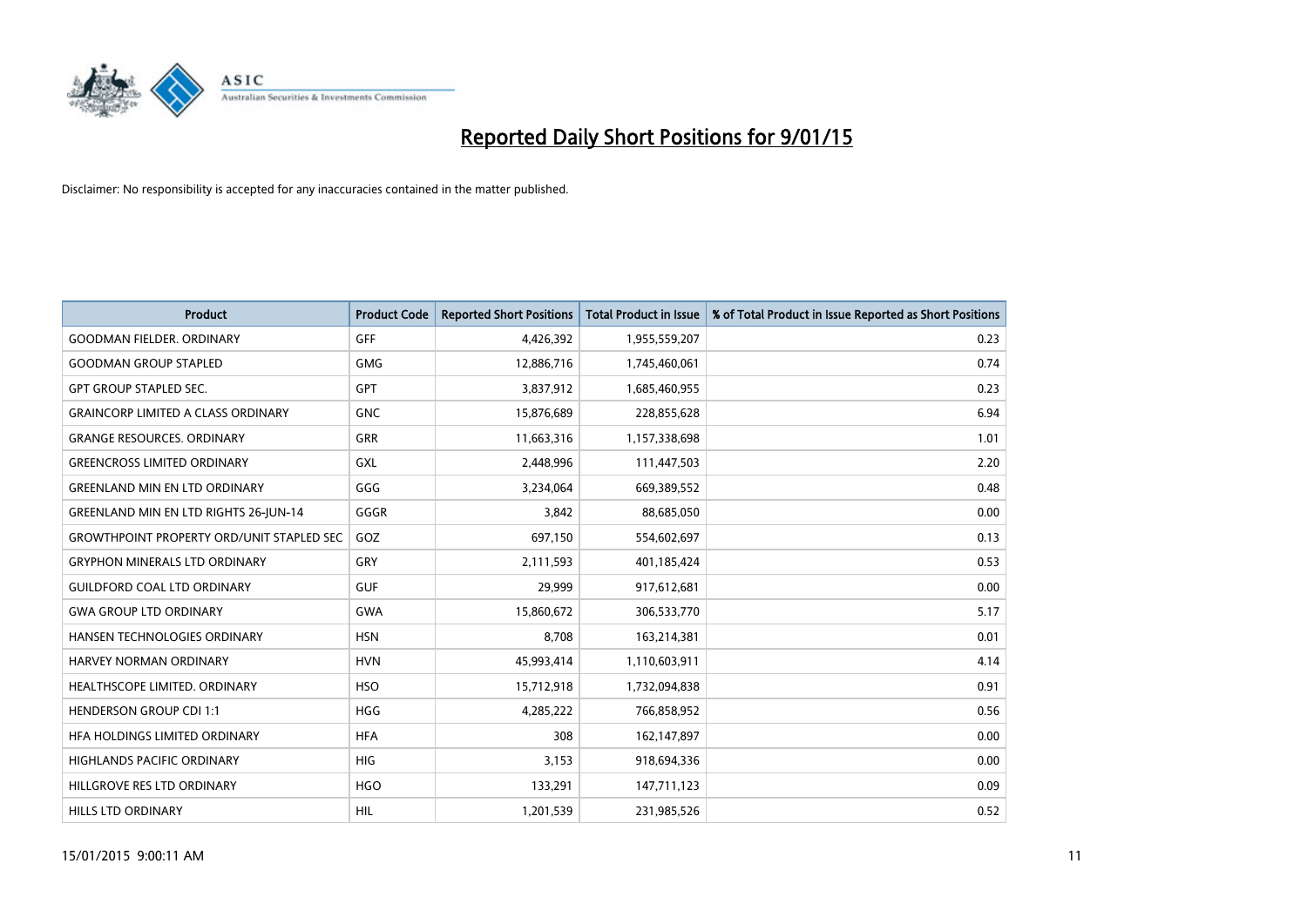

| Product                                       | <b>Product Code</b> | <b>Reported Short Positions</b> | <b>Total Product in Issue</b> | % of Total Product in Issue Reported as Short Positions |
|-----------------------------------------------|---------------------|---------------------------------|-------------------------------|---------------------------------------------------------|
| HORIZON OIL LIMITED ORDINARY                  | <b>HZN</b>          | 38,446,377                      | 1,301,981,265                 | 2.95                                                    |
| <b>HOTEL PROPERTY STAPLED</b>                 | <b>HPI</b>          | 56,030                          | 146,105,439                   | 0.04                                                    |
| HUON AQUACULTURE GRP ORDINARY                 | <b>HUO</b>          | 905,261                         | 87,337,207                    | 1.04                                                    |
| <b>ICAR ASIA LTD ORDINARY</b>                 | ICO                 | 427,886                         | 217,769,656                   | 0.20                                                    |
| <b>ICON ENERGY LIMITED ORDINARY</b>           | <b>ICN</b>          | 100,000                         | 618,717,503                   | 0.02                                                    |
| <b>IINET LIMITED ORDINARY</b>                 | <b>IIN</b>          | 7,778,790                       | 162,163,526                   | 4.80                                                    |
| <b>ILUKA RESOURCES ORDINARY</b>               | <b>ILU</b>          | 18,605,602                      | 418,700,517                   | 4.44                                                    |
| <b>IMDEX LIMITED ORDINARY</b>                 | <b>IMD</b>          | 2,028,079                       | 216,203,136                   | 0.94                                                    |
| IMF BENTHAM LTD ORDINARY                      | <b>IMF</b>          | 4,443,181                       | 166,580,957                   | 2.67                                                    |
| <b>IMPEDIMED LIMITED ORDINARY</b>             | <b>IPD</b>          | 361                             | 292,942,957                   | 0.00                                                    |
| <b>INCITEC PIVOT ORDINARY</b>                 | IPL                 | 31,467,833                      | 1,675,621,466                 | 1.88                                                    |
| <b>INDEPENDENCE GROUP ORDINARY</b>            | <b>IGO</b>          | 1,931,906                       | 234,256,573                   | 0.82                                                    |
| <b>INDOPHIL RESOURCES ORDINARY</b>            | <b>IRN</b>          | 13,358,943                      | 1,203,146,194                 | 1.11                                                    |
| <b>INDUSTRIA REIT STAPLED</b>                 | <b>IDR</b>          | 414,000                         | 125,000,001                   | 0.33                                                    |
| <b>INFIGEN ENERGY STAPLED SECURITIES</b>      | <b>IFN</b>          | 3,243,556                       | 767,887,581                   | 0.42                                                    |
| <b>INFOMEDIA LTD ORDINARY</b>                 | IFM                 | 875,899                         | 307,127,687                   | 0.29                                                    |
| <b>INGENIA GROUP STAPLED SECURITIES</b>       | <b>INA</b>          | 9,651,443                       | 878,851,910                   | 1.10                                                    |
| <b>INSURANCE AUSTRALIA ORDINARY</b>           | <b>IAG</b>          | 9,656,271                       | 2,341,618,048                 | 0.41                                                    |
| <b>INTREPID MINES ORDINARY</b>                | <b>IAU</b>          | 618,276                         | 369,869,196                   | 0.17                                                    |
| <b>INVESTA OFFICE FUND STAPLED SECURITIES</b> | <b>IOF</b>          | 716,500                         | 614,047,458                   | 0.12                                                    |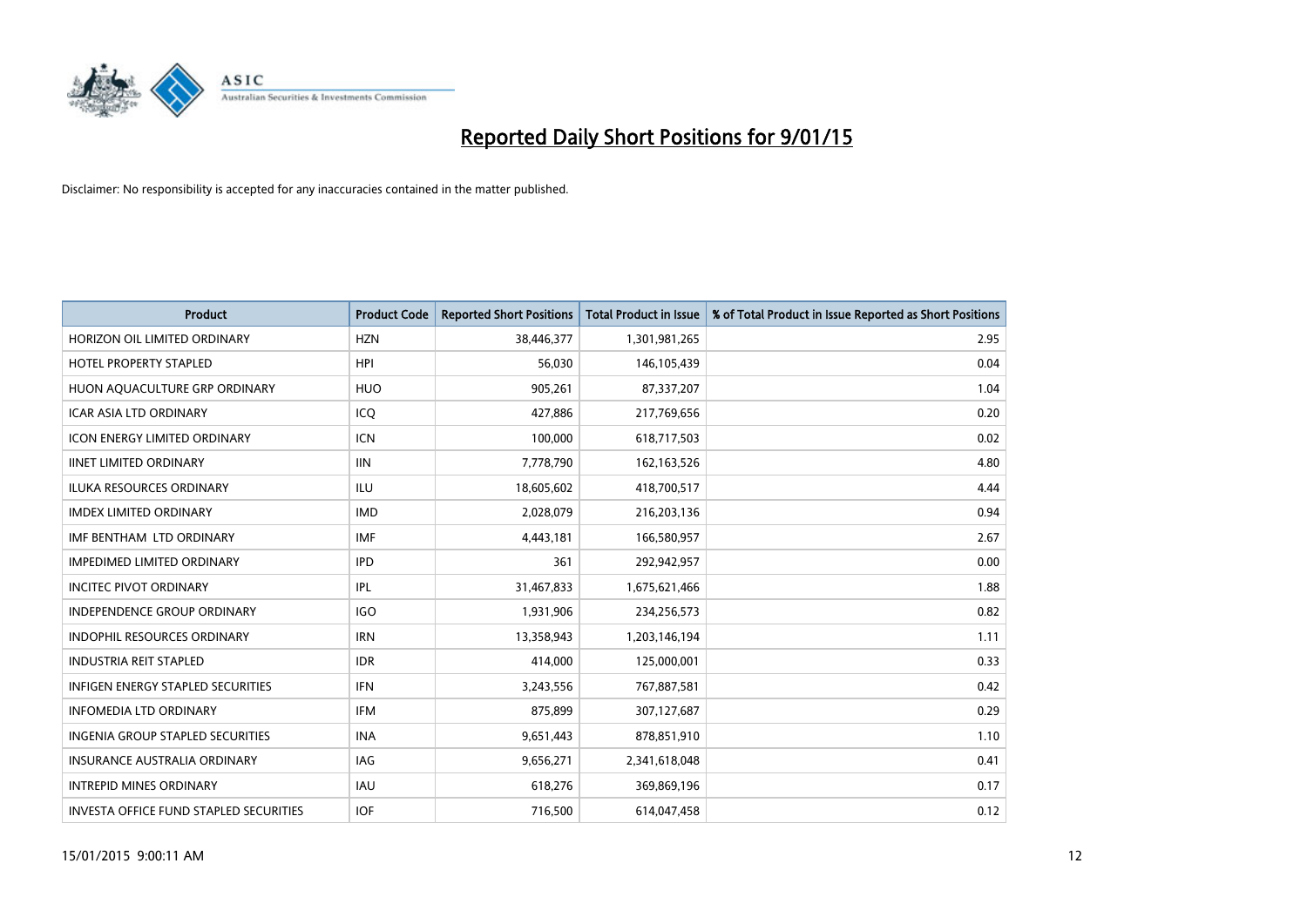

| <b>Product</b>                           | <b>Product Code</b> | <b>Reported Short Positions</b> | <b>Total Product in Issue</b> | % of Total Product in Issue Reported as Short Positions |
|------------------------------------------|---------------------|---------------------------------|-------------------------------|---------------------------------------------------------|
| <b>INVOCARE LIMITED ORDINARY</b>         | <b>IVC</b>          | 3,834,324                       | 110,030,298                   | 3.48                                                    |
| <b>IOOF HOLDINGS LTD ORDINARY</b>        | IFL                 | 13,916,194                      | 300,133,752                   | 4.64                                                    |
| <b>IPH LIMITED ORDINARY</b>              | <b>IPH</b>          | 548,406                         | 157,559,499                   | 0.35                                                    |
| <b>IPROPERTY GROUP LTD ORDINARY</b>      | <b>IPP</b>          | 2,201,544                       | 186,703,204                   | 1.18                                                    |
| <b>IRESS LIMITED ORDINARY</b>            | <b>IRE</b>          | 5,517,268                       | 159,097,319                   | 3.47                                                    |
| <b>ISELECT LTD ORDINARY</b>              | <b>ISU</b>          | 1,315,524                       | 261,489,894                   | 0.50                                                    |
| <b>ISENTIA GROUP LTD ORDINARY</b>        | <b>ISD</b>          | 371,878                         | 200,000,001                   | 0.19                                                    |
| <b>ISENTRIC LTD. ORDINARY</b>            | ICU                 | 74,064                          | 77,362,962                    | 0.10                                                    |
| JAMES HARDIE INDUST CHESS DEPOSITARY INT | <b>IHX</b>          | 9,553,144                       | 445,229,454                   | 2.15                                                    |
| <b>JAPARA HEALTHCARE LT ORDINARY</b>     | <b>IHC</b>          | 14,644,120                      | 263,046,592                   | 5.57                                                    |
| <b>JB HI-FI LIMITED ORDINARY</b>         | <b>IBH</b>          | 11,083,034                      | 98,950,309                    | 11.20                                                   |
| KAROON GAS AUSTRALIA ORDINARY            | <b>KAR</b>          | 19,162,563                      | 246,608,239                   | 7.77                                                    |
| KATHMANDU HOLD LTD ORDINARY              | <b>KMD</b>          | 5,583,157                       | 201,484,583                   | 2.77                                                    |
| <b>KBL MINING LIMITED ORDINARY</b>       | KBL                 | 1,820                           | 396,535,629                   | 0.00                                                    |
| KINGSGATE CONSOLID. ORDINARY             | <b>KCN</b>          | 20,235,132                      | 223,584,937                   | 9.05                                                    |
| KINGSROSE MINING LTD ORDINARY            | <b>KRM</b>          | 414,490                         | 358,611,493                   | 0.12                                                    |
| LEIGHTON HOLDINGS ORDINARY               | LEI                 | 6,010,692                       | 338,503,563                   | 1.78                                                    |
| LEND LEASE GROUP UNIT/ORD STAPLED        | <b>LLC</b>          | 2,043,959                       | 579,596,726                   | 0.35                                                    |
| LIFESTYLE COMMUNIT. ORDINARY             | LIC                 | 25,000                          | 101,220,131                   | 0.02                                                    |
| LIQUEFIED NATURAL ORDINARY               | LNG                 | 13,845,495                      | 462,643,201                   | 2.99                                                    |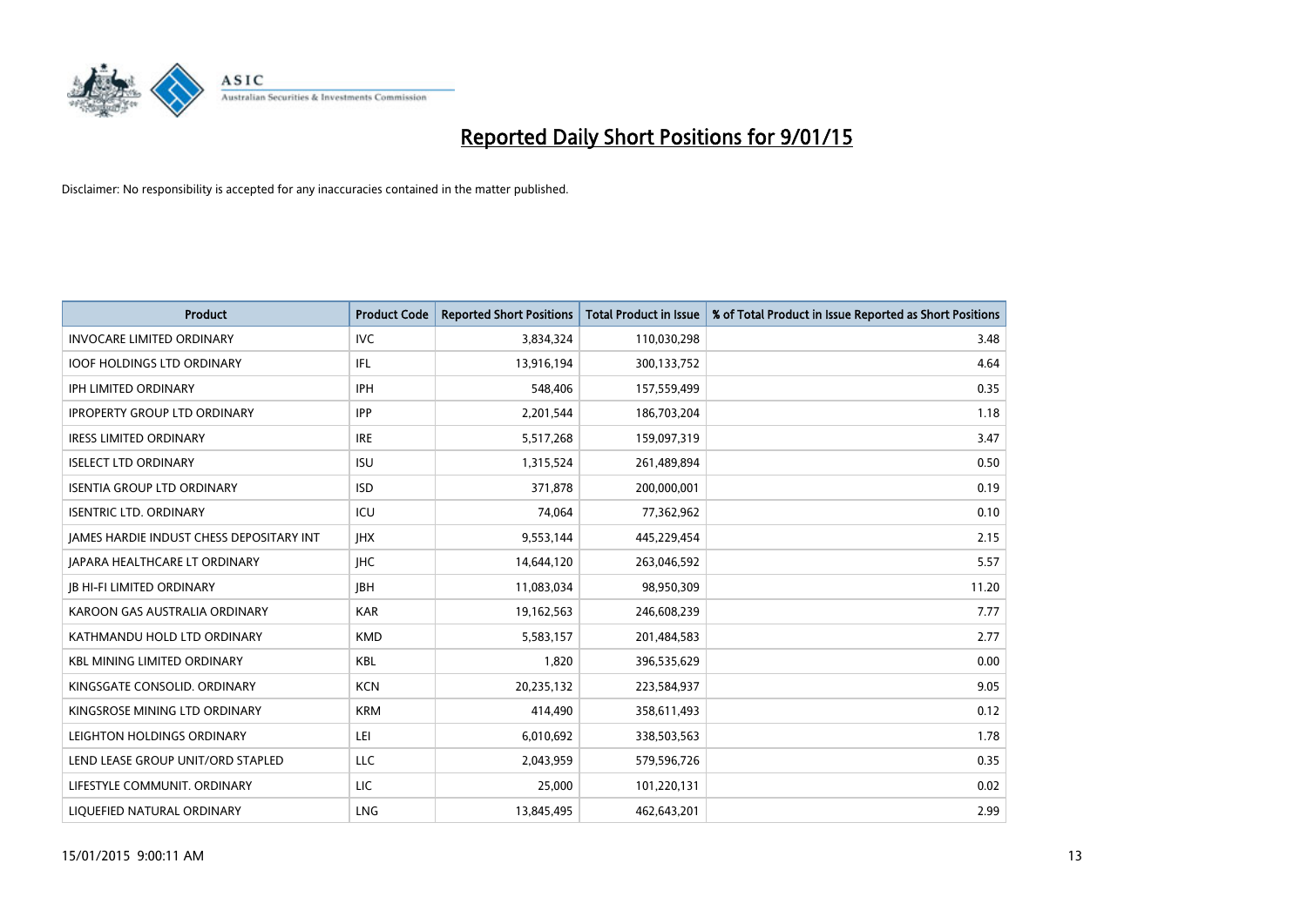

| <b>Product</b>                        | <b>Product Code</b> | <b>Reported Short Positions</b> | <b>Total Product in Issue</b> | % of Total Product in Issue Reported as Short Positions |
|---------------------------------------|---------------------|---------------------------------|-------------------------------|---------------------------------------------------------|
| <b>LOGICAMMS LIMITED ORDINARY</b>     | <b>LCM</b>          | 30,229                          | 71,178,179                    | 0.04                                                    |
| LONESTAR RESO LTD ORDINARY            | LNR                 | 160,698                         | 752,187,211                   | 0.02                                                    |
| <b>LYNAS CORPORATION ORDINARY</b>     | <b>LYC</b>          | 74,719,683                      | 3,370,955,034                 | 2.22                                                    |
| <b>M2 GRP LTD ORDINARY</b>            | <b>MTU</b>          | 3,088,649                       | 181,905,060                   | 1.70                                                    |
| <b>MACA LIMITED ORDINARY</b>          | <b>MLD</b>          | 447,077                         | 232,676,373                   | 0.19                                                    |
| <b>MACMAHON HOLDINGS ORDINARY</b>     | <b>MAH</b>          | 2,582,174                       | 1,261,699,966                 | 0.20                                                    |
| MACO ATLAS ROADS GRP ORDINARY STAPLED | <b>MQA</b>          | 12,753,952                      | 511,538,852                   | 2.49                                                    |
| MACQUARIE GROUP LTD ORDINARY          | MQG                 | 316,438                         | 324,342,024                   | 0.10                                                    |
| MAGELLAN FIN GRP LTD ORDINARY         | <b>MFG</b>          | 2,007,562                       | 159,818,691                   | 1.26                                                    |
| <b>MANTRA GROUP LTD ORDINARY</b>      | <b>MTR</b>          | 4,402,908                       | 249,471,229                   | 1.76                                                    |
| <b>MATRIX C &amp; E LTD ORDINARY</b>  | <b>MCE</b>          | 2,564,746                       | 94,555,428                    | 2.71                                                    |
| <b>MAVERICK DRILLING ORDINARY</b>     | <b>MAD</b>          | 1,304,973                       | 544,821,602                   | 0.24                                                    |
| <b>MAXITRANS INDUSTRIES ORDINARY</b>  | <b>MXI</b>          | 14,089                          | 185,075,653                   | 0.01                                                    |
| MAYNE PHARMA LTD ORDINARY             | <b>MYX</b>          | 16,554,877                      | 591,881,071                   | 2.80                                                    |
| MCMILLAN SHAKESPEARE ORDINARY         | <b>MMS</b>          | 802,266                         | 77,525,801                    | 1.03                                                    |
| MCPHERSON'S LTD ORDINARY              | <b>MCP</b>          | 10,001                          | 96,684,407                    | 0.01                                                    |
| MEDIBANK PRIVATE LTD ORDINARY         | <b>MPL</b>          | 40,975,702                      | 2,754,003,240                 | 1.49                                                    |
| MEDUSA MINING LTD ORDINARY            | <b>MML</b>          | 9,824,952                       | 207,794,301                   | 4.73                                                    |
| MEO AUSTRALIA LTD ORDINARY            | <b>MEO</b>          | 411,000                         | 750,488,387                   | 0.05                                                    |
| MERIDIAN ENERGY INSTALMENT RECEIPTS   | <b>MEZCA</b>        | 200,000                         | 1,255,413,626                 | 0.02                                                    |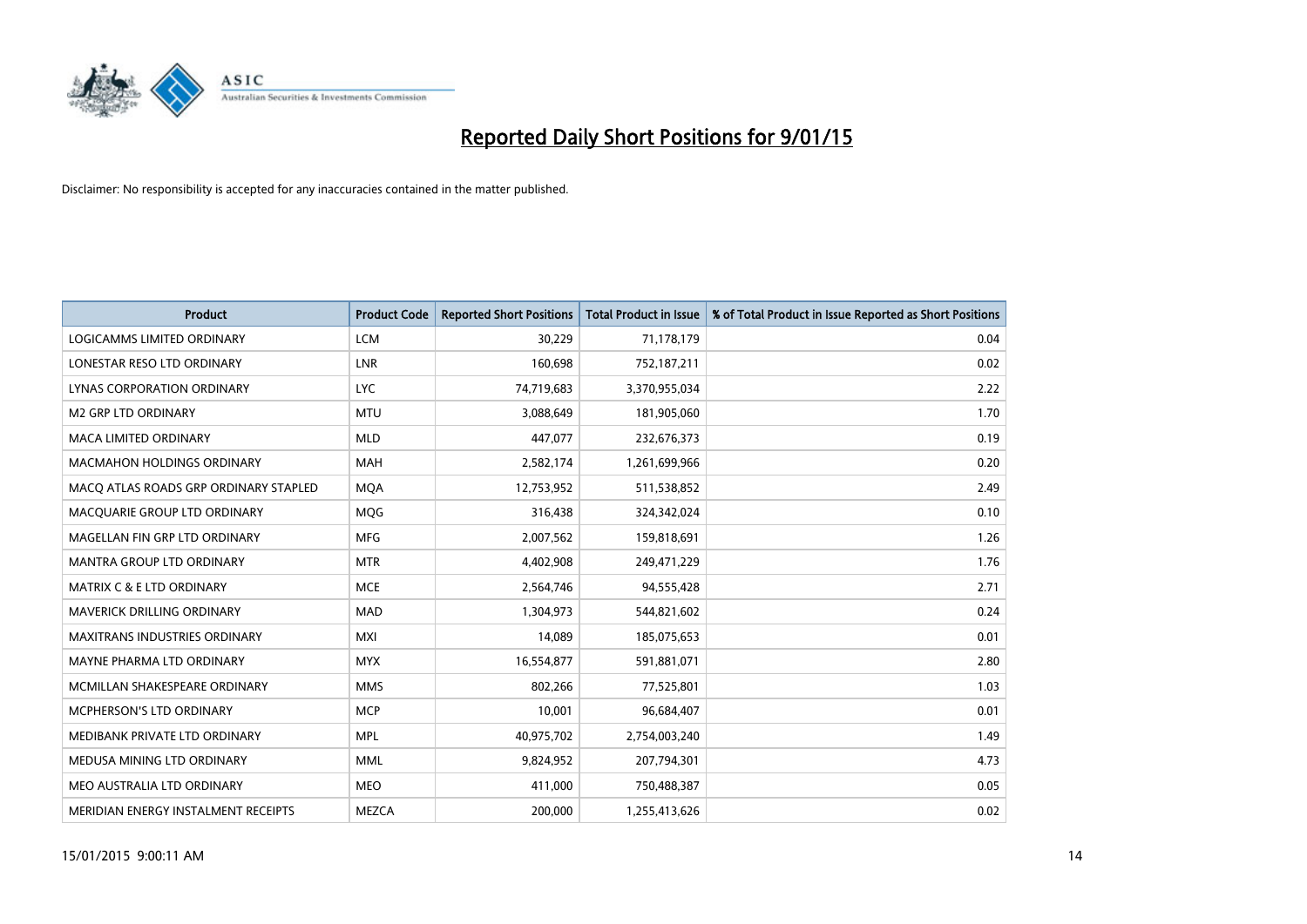

| <b>Product</b>                  | <b>Product Code</b> | <b>Reported Short Positions</b> | <b>Total Product in Issue</b> | % of Total Product in Issue Reported as Short Positions |
|---------------------------------|---------------------|---------------------------------|-------------------------------|---------------------------------------------------------|
| MESOBLAST LIMITED ORDINARY      | <b>MSB</b>          | 21,801,046                      | 324,201,029                   | 6.72                                                    |
| METALS X LIMITED ORDINARY       | <b>MLX</b>          | 109,631                         | 416,010,939                   | 0.03                                                    |
| METCASH LIMITED ORDINARY        | <b>MTS</b>          | 109,168,091                     | 903,309,574                   | 12.09                                                   |
| METMINCO LIMITED ORDINARY       | <b>MNC</b>          | 32,000                          | 1,855,516,023                 | 0.00                                                    |
| MIGHTY RIVER POWER ORDINARY     | <b>MYT</b>          | 1,758,966                       | 1,400,012,517                 | 0.13                                                    |
| MINCOR RESOURCES NL ORDINARY    | <b>MCR</b>          | 53,520                          | 188,208,274                   | 0.03                                                    |
| MINERAL DEPOSITS ORDINARY       | <b>MDL</b>          | 887,840                         | 103,676,341                   | 0.86                                                    |
| MINERAL RESOURCES. ORDINARY     | <b>MIN</b>          | 16,092,854                      | 187,270,274                   | 8.59                                                    |
| MINT PAYMENTS LTD ORDINARY      | <b>MNW</b>          | 27,180                          | 470,635,552                   | 0.01                                                    |
| MIRABELA NICKEL LTD ORDINARY    | <b>MBN</b>          | 2,012,293                       | 929,710,216                   | 0.22                                                    |
| MIRVAC GROUP STAPLED SECURITIES | <b>MGR</b>          | 14,080,698                      | 3,697,197,370                 | 0.38                                                    |
| <b>MMAOFFSHOR ORDINARY</b>      | <b>MRM</b>          | 22,687,878                      | 368,666,221                   | 6.15                                                    |
| MOLOPO ENERGY LTD ORDINARY      | <b>MPO</b>          | 30,833                          | 248,705,730                   | 0.01                                                    |
| MONADELPHOUS GROUP ORDINARY     | <b>MND</b>          | 7,720,448                       | 92,998,380                    | 8.30                                                    |
| MONASH IVF GROUP LTD ORDINARY   | <b>MVF</b>          | 676,708                         | 231,081,089                   | 0.29                                                    |
| MORTGAGE CHOICE LTD ORDINARY    | MOC                 | 27,118                          | 124,216,248                   | 0.02                                                    |
| MOUNT GIBSON IRON ORDINARY      | <b>MGX</b>          | 58,971,225                      | 1,090,805,085                 | 5.41                                                    |
| MULTIPLEX SITES SITES           | <b>MXUPA</b>        | 2,133                           | 4,500,000                     | 0.05                                                    |
| MYER HOLDINGS LTD ORDINARY      | <b>MYR</b>          | 104,736,133                     | 585,689,551                   | 17.88                                                   |
| MYSTATE LIMITED ORDINARY        | <b>MYS</b>          | 5,610                           | 87,283,417                    | 0.01                                                    |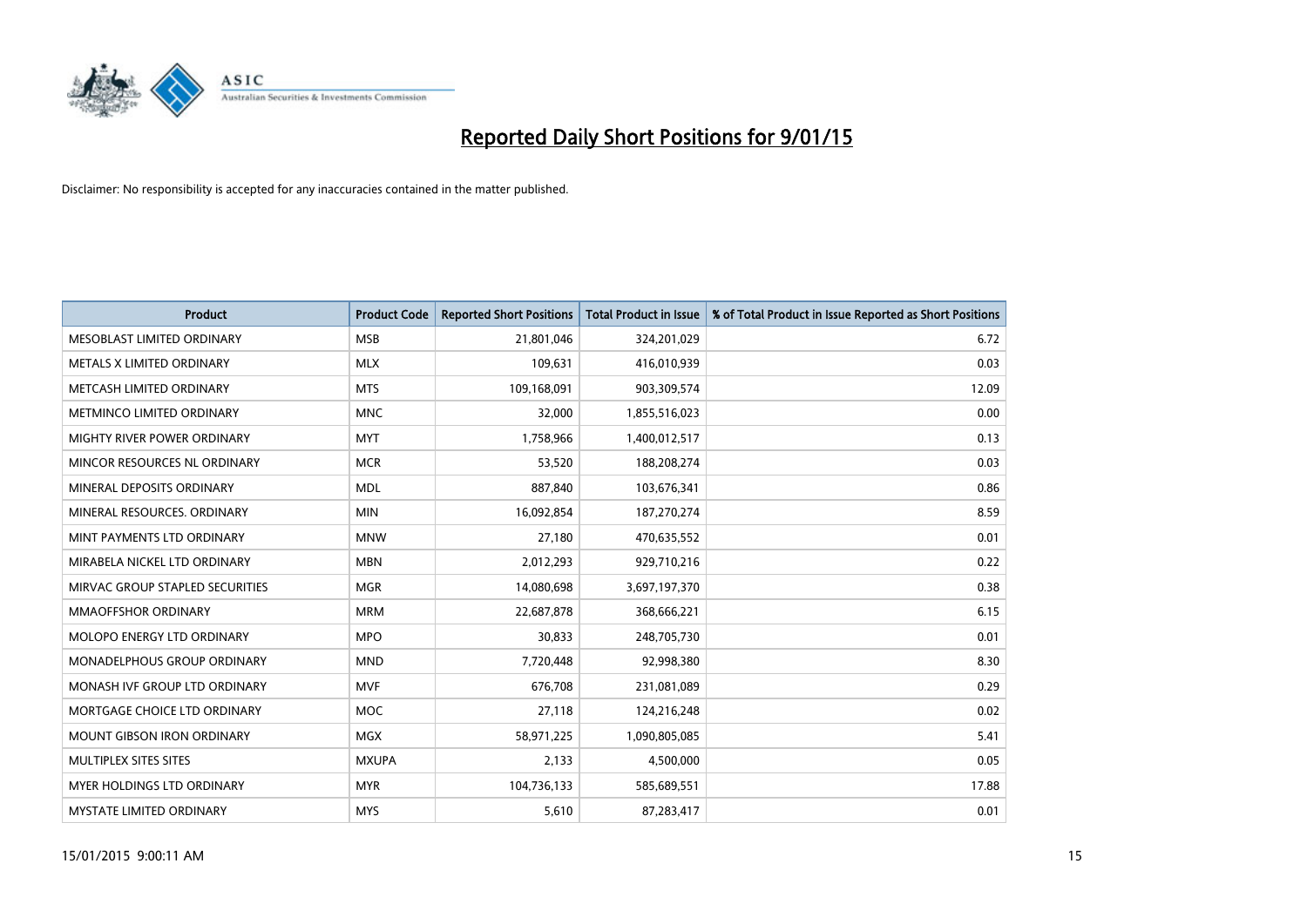

| <b>Product</b>                         | <b>Product Code</b> | <b>Reported Short Positions</b> | <b>Total Product in Issue</b> | % of Total Product in Issue Reported as Short Positions |
|----------------------------------------|---------------------|---------------------------------|-------------------------------|---------------------------------------------------------|
| NANOSONICS LIMITED ORDINARY            | <b>NAN</b>          | 2,513,023                       | 264,362,826                   | 0.95                                                    |
| NATIONAL AUST. BANK ORDINARY           | <b>NAB</b>          | 13,910,265                      | 2,419,353,823                 | 0.57                                                    |
| NATIONAL STORAGE STAPLED               | <b>NSR</b>          | 1,823,367                       | 295,631,660                   | 0.62                                                    |
| NAVITAS LIMITED ORDINARY               | <b>NVT</b>          | 3,820,862                       | 376,037,813                   | 1.02                                                    |
| NEARMAP LTD ORDINARY                   | <b>NEA</b>          | 2,072,042                       | 348,196,101                   | 0.60                                                    |
| NEOMETALS LTD ORDINARY                 | <b>NMT</b>          | 2,000                           | 499,453,895                   | 0.00                                                    |
| NEON ENERGY LIMITED ORDINARY           | <b>NEN</b>          | 13,245                          | 553,037,848                   | 0.00                                                    |
| NEW HOPE CORPORATION ORDINARY          | <b>NHC</b>          | 1,336,488                       | 830,999,449                   | 0.16                                                    |
| NEWCREST MINING ORDINARY               | <b>NCM</b>          | 7,205,876                       | 766,510,971                   | 0.94                                                    |
| NEWS CORP A NON-VOTING CDI             | <b>NWSLV</b>        | 39,038                          | 2,617,304                     | 1.49                                                    |
| NEWS CORP B VOTING CDI                 | <b>NWS</b>          | 2,269,957                       | 38,302,911                    | 5.93                                                    |
| NEWSAT LIMITED ORDINARY                | <b>NWT</b>          | 6,493,051                       | 643,574,841                   | 1.01                                                    |
| NEXTDC LIMITED ORDINARY                | <b>NXT</b>          | 17,362,294                      | 193,154,486                   | 8.99                                                    |
| NEXUS ENERGY LIMITED ORDINARY          | <b>NXS</b>          | 64,805                          | 1,330,219,459                 | 0.00                                                    |
| NIB HOLDINGS LIMITED ORDINARY          | <b>NHF</b>          | 2,093,430                       | 439,004,182                   | 0.48                                                    |
| NINE ENTERTAINMENT ORDINARY            | <b>NEC</b>          | 17,206,057                      | 940,295,023                   | 1.83                                                    |
| NOBLE MINERAL RES ORDINARY             | <b>NMG</b>          | 2,365,726                       | 666,397,952                   | 0.36                                                    |
| NORTHERN IRON LTD ORDINARY             | <b>NFE</b>          | 11,392                          | 484,405,314                   | 0.00                                                    |
| NORTHERN STAR ORDINARY                 | <b>NST</b>          | 16,232,114                      | 592,256,718                   | 2.74                                                    |
| NOVION PROPERTY GRP STAPLED SECURITIES | <b>NVN</b>          | 17,366,821                      | 3,050,627,717                 | 0.57                                                    |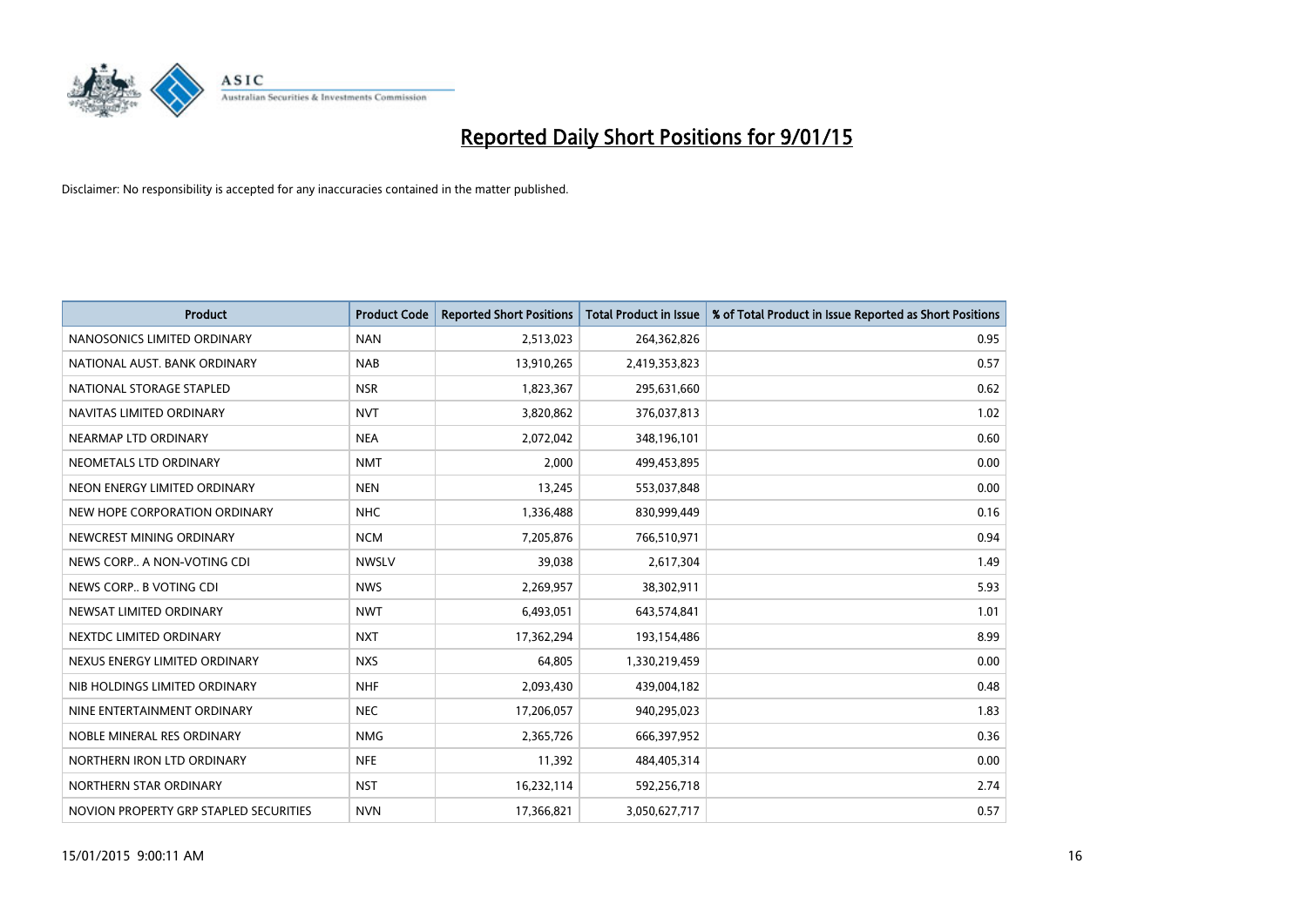

| <b>Product</b>                        | <b>Product Code</b> | <b>Reported Short Positions</b> | <b>Total Product in Issue</b> | % of Total Product in Issue Reported as Short Positions |
|---------------------------------------|---------------------|---------------------------------|-------------------------------|---------------------------------------------------------|
| NRW HOLDINGS LIMITED ORDINARY         | <b>NWH</b>          | 15,794,075                      | 278,888,011                   | 5.66                                                    |
| NUFARM LIMITED ORDINARY               | <b>NUF</b>          | 7,764,144                       | 264,948,132                   | 2.93                                                    |
| NUPLEX INDUSTRIES ORDINARY            | <b>NPX</b>          | 1,000                           | 198,125,827                   | 0.00                                                    |
| OCEANAGOLD CORP. CHESS DEPOSITARY INT | <b>OGC</b>          | 1,651,210                       | 301,520,186                   | 0.55                                                    |
| OIL SEARCH LTD ORDINARY               | <b>OSH</b>          | 23,089,950                      | 1,522,692,587                 | 1.52                                                    |
| OM HOLDINGS LIMITED ORDINARY          | <b>OMH</b>          | 58,082                          | 733,423,337                   | 0.01                                                    |
| OOH!MEDIA LIMITED ORDINARY            | <b>OML</b>          | 617,955                         | 149,882,534                   | 0.41                                                    |
| ORICA LIMITED ORDINARY                | ORI                 | 24,603,792                      | 372,743,291                   | 6.60                                                    |
| ORIGIN ENERGY ORDINARY                | <b>ORG</b>          | 10,278,917                      | 1,106,310,149                 | 0.93                                                    |
| OROCOBRE LIMITED ORDINARY             | <b>ORE</b>          | 2,995,117                       | 132,041,911                   | 2.27                                                    |
| ORORA LIMITED ORDINARY                | <b>ORA</b>          | 2,219,396                       | 1,206,684,923                 | 0.18                                                    |
| OROTONGROUP LIMITED ORDINARY          | ORL                 | 429,645                         | 40,880,902                    | 1.05                                                    |
| OZ MINERALS ORDINARY                  | OZL                 | 6,311,214                       | 303,470,022                   | 2.08                                                    |
| OZFOREX GROUP LTD ORDINARY            | <b>OFX</b>          | 8,362,944                       | 240,000,000                   | 3.48                                                    |
| PACIFIC BRANDS ORDINARY               | <b>PBG</b>          | 83,383,524                      | 917,226,291                   | 9.09                                                    |
| PACT GROUP HLDGS LTD ORDINARY         | <b>PGH</b>          | 2,001,619                       | 294,145,019                   | 0.68                                                    |
| PALADIN ENERGY LTD ORDINARY           | <b>PDN</b>          | 78,198,929                      | 1,666,927,668                 | 4.69                                                    |
| PANAUST LIMITED ORDINARY              | <b>PNA</b>          | 988,283                         | 636,599,496                   | 0.16                                                    |
| PANORAMIC RESOURCES ORDINARY          | PAN                 | 1,171,611                       | 322,275,824                   | 0.36                                                    |
| PANTERRA GOLD LTD ORDINARY            | PGI                 |                                 | 847,615,609                   | 0.00                                                    |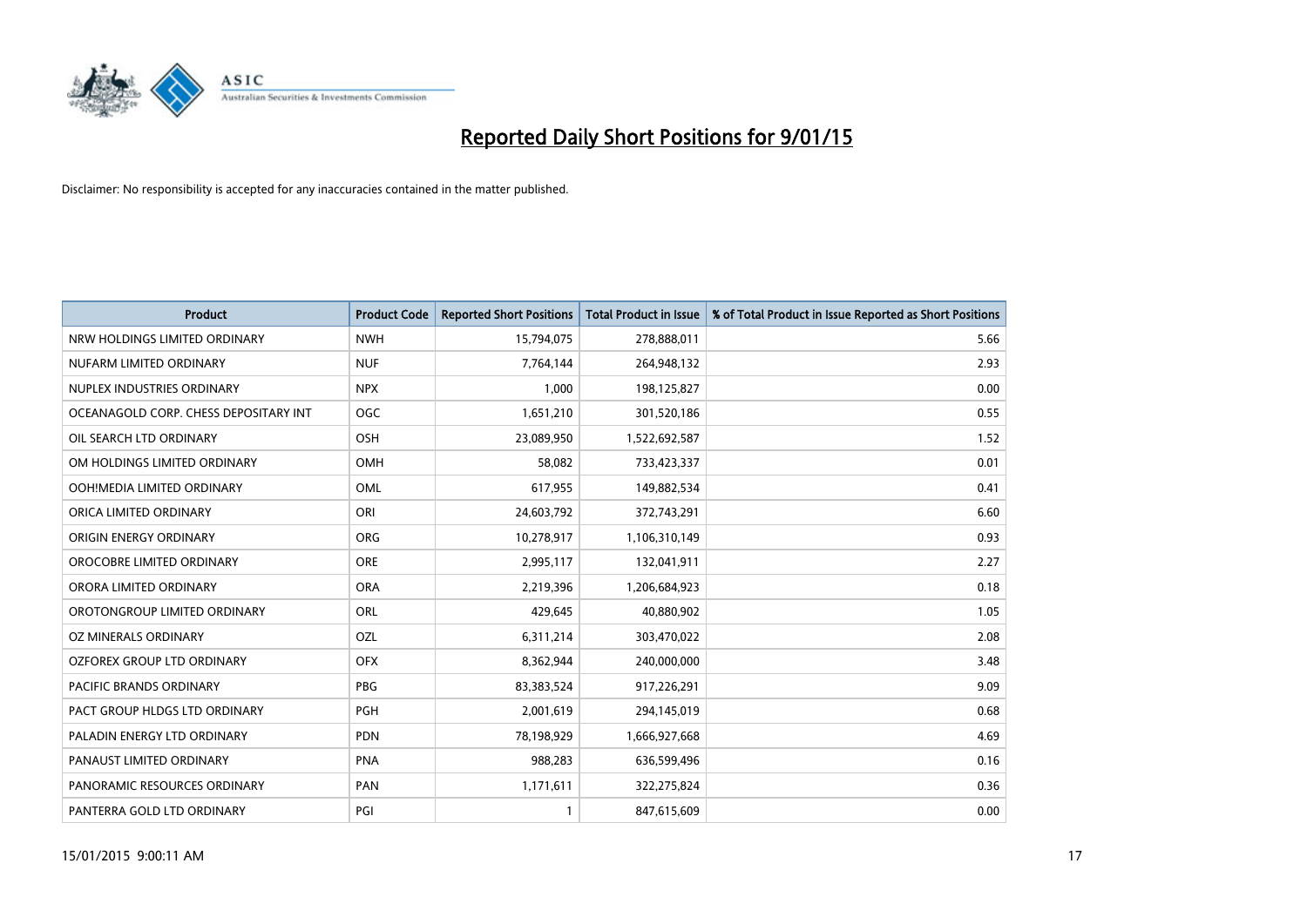

| <b>Product</b>                        | <b>Product Code</b> | <b>Reported Short Positions</b> | <b>Total Product in Issue</b> | % of Total Product in Issue Reported as Short Positions |
|---------------------------------------|---------------------|---------------------------------|-------------------------------|---------------------------------------------------------|
| PAPERLINX LIMITED ORDINARY            | <b>PPX</b>          | 57,743                          | 665, 181, 261                 | 0.01                                                    |
| PATTIES FOODS LTD ORDINARY            | <b>PFL</b>          | 9,001                           | 139,234,153                   | 0.01                                                    |
| PEET LIMITED ORDINARY                 | <b>PPC</b>          | 48,008                          | 484,853,684                   | 0.01                                                    |
| PENINSULA ENERGY LTD RIGHTS 16-JAN-15 | <b>PENR</b>         | 2,460,000                       | 2,632,004,431                 | 0.09                                                    |
| PERPETUAL LIMITED ORDINARY            | PPT                 | 1,221,041                       | 46,574,426                    | 2.62                                                    |
| PERSEUS MINING LTD ORDINARY           | PRU                 | 18,914,567                      | 526,656,401                   | 3.59                                                    |
| PHARMAXIS LTD ORDINARY                | <b>PXS</b>          | 8,777                           | 310,265,349                   | 0.00                                                    |
| PHOSPHAGENICS LTD. ORDINARY           | <b>POH</b>          | 43,750                          | 1,261,965,957                 | 0.00                                                    |
| PLATINUM ASSET ORDINARY               | <b>PTM</b>          | 2,003,589                       | 581,895,380                   | 0.34                                                    |
| PLATINUM AUSTRALIA ORDINARY           | PLA                 | 836,127                         | 504,968,043                   | 0.17                                                    |
| PLATINUM CAPITAL LTD ORDINARY         | <b>PMC</b>          | 1,742                           | 232,190,254                   | 0.00                                                    |
| PMP LIMITED ORDINARY                  | <b>PMP</b>          | 27,581                          | 323,781,124                   | 0.01                                                    |
| POSEIDON NICK LTD ORDINARY            | <b>POS</b>          | 1,903,830                       | 680,250,810                   | 0.28                                                    |
| PRANA BIOTECHNOLOGY ORDINARY          | PBT                 | 2,273,832                       | 488,936,960                   | 0.47                                                    |
| PREMIER INVESTMENTS ORDINARY          | <b>PMV</b>          | 932,539                         | 155,900,075                   | 0.60                                                    |
| PRIMARY HEALTH CARE ORDINARY          | <b>PRY</b>          | 31,505,007                      | 512,130,550                   | 6.15                                                    |
| PRIME MEDIA GRP LTD ORDINARY          | <b>PRT</b>          | 988,906                         | 366,330,303                   | 0.27                                                    |
| PROGRAMMED ORDINARY                   | <b>PRG</b>          | 954,233                         | 118,651,911                   | 0.80                                                    |
| PROMESA LIMITED ORDINARY              | <b>PRA</b>          | 1,848,713                       | 384,412,465                   | 0.48                                                    |
| PURA VIDA ENERGY NL ORDINARY          | <b>PVD</b>          | 232,517                         | 131,730,698                   | 0.18                                                    |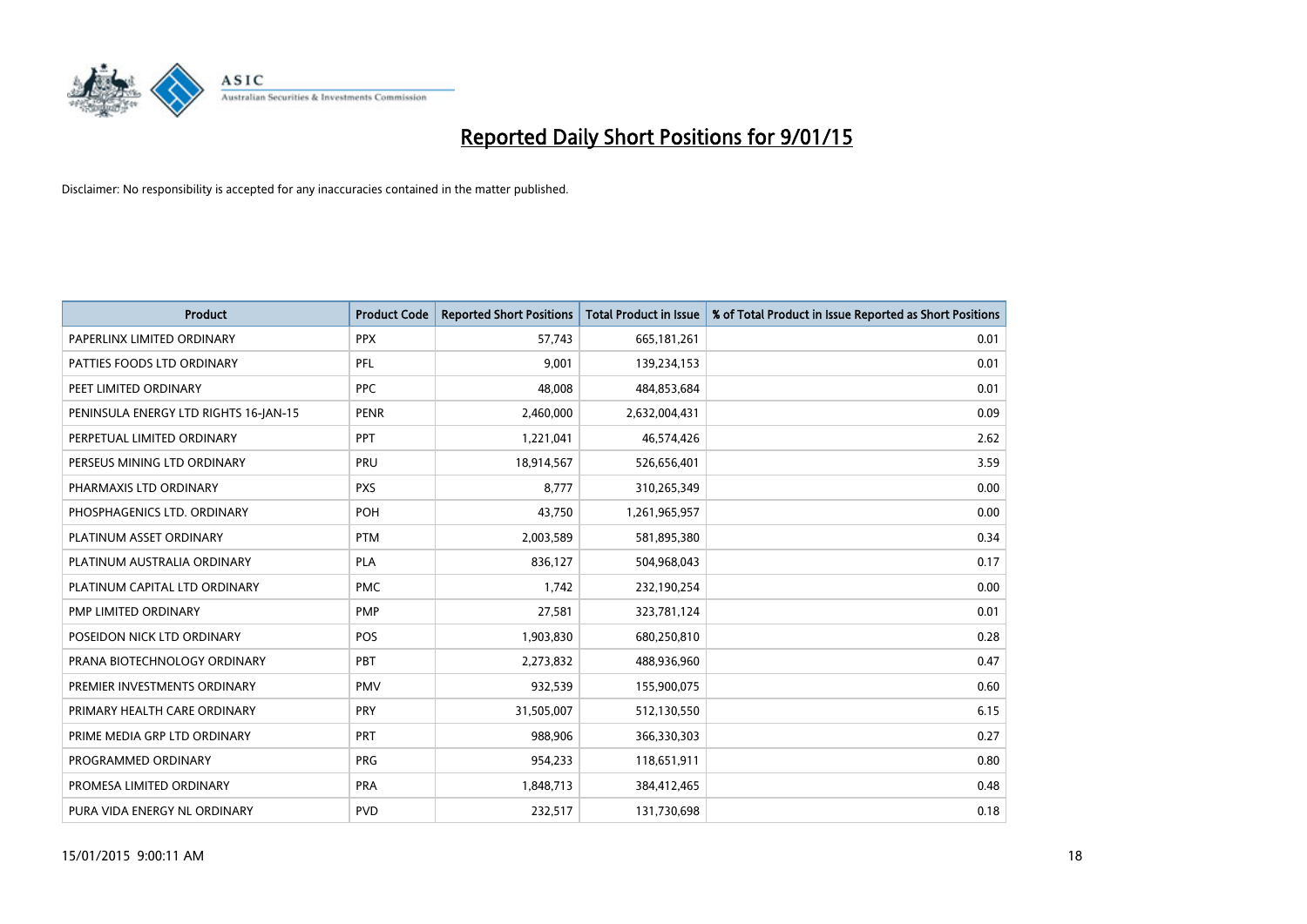

| <b>Product</b>                      | <b>Product Code</b> | <b>Reported Short Positions</b> | <b>Total Product in Issue</b> | % of Total Product in Issue Reported as Short Positions |
|-------------------------------------|---------------------|---------------------------------|-------------------------------|---------------------------------------------------------|
| <b>QANTAS AIRWAYS ORDINARY</b>      | QAN                 | 1,692,641                       | 2,196,330,250                 | 0.08                                                    |
| OBE INSURANCE GROUP ORDINARY        | OBE                 | 14,472,275                      | 1,364,945,301                 | 1.06                                                    |
| <b>QUBE HOLDINGS LTD ORDINARY</b>   | QUB                 | 2,852,952                       | 1,054,428,076                 | 0.27                                                    |
| RAMSAY HEALTH CARE ORDINARY         | <b>RHC</b>          | 484,525                         | 202,081,252                   | 0.24                                                    |
| <b>RCG CORPORATION LTD ORDINARY</b> | <b>RCG</b>          | 318,137                         | 263,808,625                   | 0.12                                                    |
| <b>RCR TOMLINSON ORDINARY</b>       | <b>RCR</b>          | 836,234                         | 139,000,806                   | 0.60                                                    |
| <b>REA GROUP ORDINARY</b>           | <b>REA</b>          | 2,203,937                       | 131,714,699                   | 1.67                                                    |
| RECALL HOLDINGS LTD ORDINARY        | <b>REC</b>          | 865,679                         | 313,674,711                   | 0.28                                                    |
| <b>RECKON LIMITED ORDINARY</b>      | <b>RKN</b>          | 1,441,990                       | 112,084,762                   | 1.29                                                    |
| <b>RED 5 LIMITED ORDINARY</b>       | <b>RED</b>          | 174,740                         | 759,451,008                   | 0.02                                                    |
| RED FORK ENERGY ORDINARY            | <b>RFE</b>          | 112,160                         | 501,051,719                   | 0.02                                                    |
| REDBANK ENERGY LTD ORDINARY         | <b>AEJ</b>          | 13                              | 786,287                       | 0.00                                                    |
| REECE AUSTRALIA LTD. ORDINARY       | <b>REH</b>          | 18                              | 99,600,000                    | 0.00                                                    |
| REGIONAL EXPRESS ORDINARY           | <b>REX</b>          | 45,157                          | 110,154,375                   | 0.04                                                    |
| REGIS HEALTHCARE LTD ORDINARY       | <b>REG</b>          | 966,312                         | 300,345,797                   | 0.32                                                    |
| REGIS RESOURCES ORDINARY            | <b>RRL</b>          | 52,671,852                      | 499,781,595                   | 10.54                                                   |
| RESMED INC CDI 10:1                 | <b>RMD</b>          | 32,939,843                      | 1,397,522,030                 | 2.36                                                    |
| RESOLUTE MINING ORDINARY            | <b>RSG</b>          | 4,098,528                       | 641,189,223                   | 0.64                                                    |
| <b>RESOURCE GENERATION ORDINARY</b> | <b>RES</b>          | 1,220                           | 581,380,338                   | 0.00                                                    |
| RETAIL FOOD GROUP ORDINARY          | <b>RFG</b>          | 4,317,124                       | 159,386,728                   | 2.71                                                    |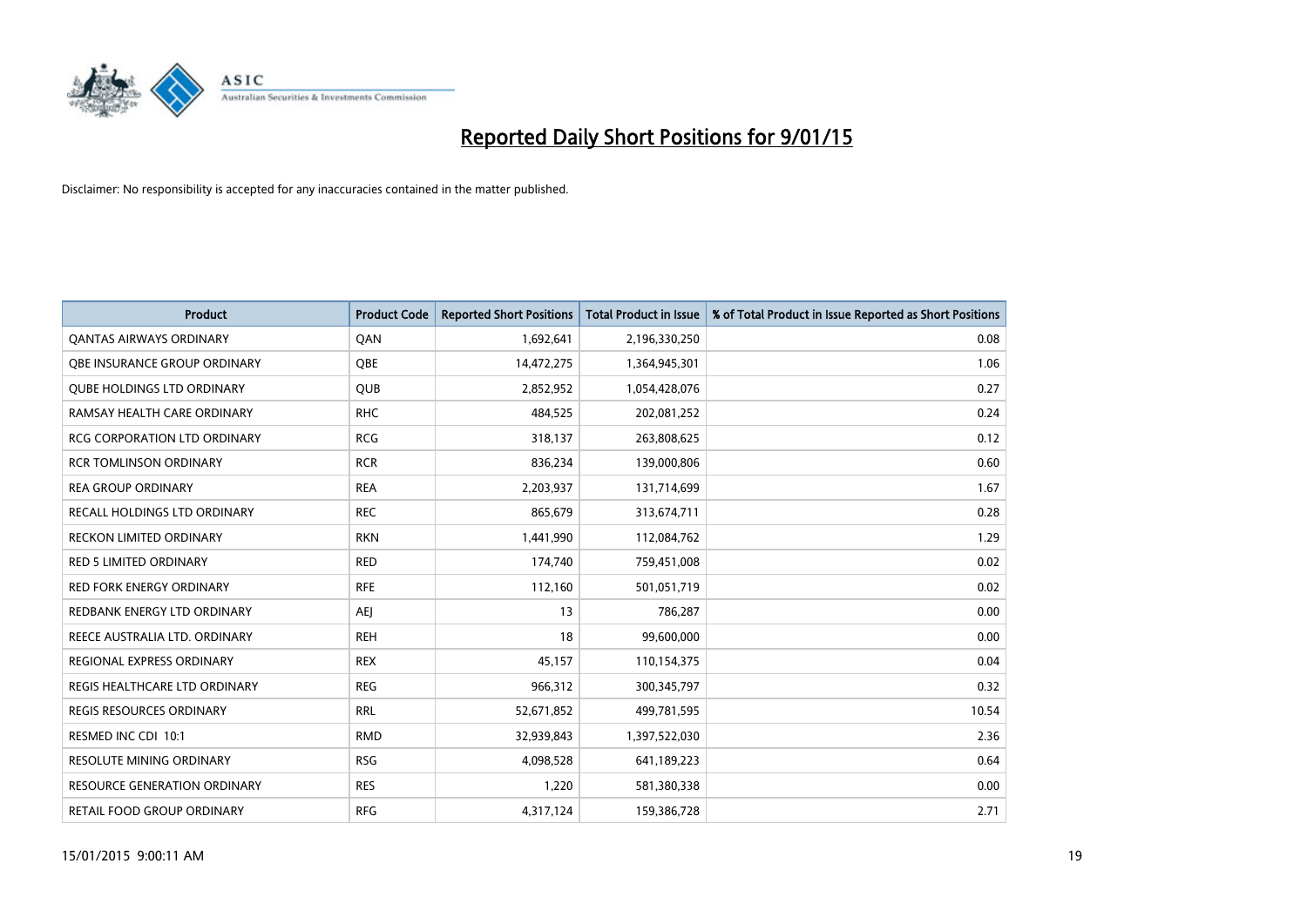

| <b>Product</b>                        | <b>Product Code</b> | <b>Reported Short Positions</b> | <b>Total Product in Issue</b> | % of Total Product in Issue Reported as Short Positions |
|---------------------------------------|---------------------|---------------------------------|-------------------------------|---------------------------------------------------------|
| REX MINERALS LIMITED ORDINARY         | <b>RXM</b>          | 735,602                         | 220,519,784                   | 0.33                                                    |
| RIO TINTO LIMITED ORDINARY            | <b>RIO</b>          | 3,926,036                       | 435,758,720                   | 0.90                                                    |
| <b>RNY PROPERTY TRUST UNITS</b>       | <b>RNY</b>          | 244,000                         | 263,413,889                   | 0.09                                                    |
| ROC OIL COMPANY ORDINARY              | <b>ROC</b>          | 338,957                         | 687,618,400                   | 0.05                                                    |
| <b>ROX RESOURCES ORDINARY</b>         | <b>RXL</b>          | 5,523,255                       | 849,673,095                   | 0.65                                                    |
| ROYAL WOLF HOLDINGS ORDINARY          | <b>RWH</b>          | 191,790                         | 100,387,052                   | 0.19                                                    |
| SAI GLOBAL LIMITED ORDINARY           | SAI                 | 772,958                         | 211,761,727                   | 0.37                                                    |
| SALMAT LIMITED ORDINARY               | <b>SLM</b>          | 102,031                         | 159,812,799                   | 0.06                                                    |
| SAMSON OIL & GAS LTD ORDINARY         | SSN                 | 3,187,700                       | 2,837,782,022                 | 0.11                                                    |
| SANDFIRE RESOURCES ORDINARY           | <b>SFR</b>          | 2,641,996                       | 155,950,968                   | 1.69                                                    |
| <b>SANTOS LTD ORDINARY</b>            | <b>STO</b>          | 10,956,431                      | 982,305,081                   | 1.12                                                    |
| SARACEN MINERAL ORDINARY              | SAR                 | 3,258,052                       | 792,784,738                   | 0.41                                                    |
| SCA PROPERTY GROUP STAPLED SECURITIES | <b>SCP</b>          | 21,293,575                      | 648,628,320                   | 3.28                                                    |
| <b>SCENTRE GRP STAPLED</b>            | SCG                 | 14,576,678                      | 5,324,296,678                 | 0.27                                                    |
| SEDGMAN LIMITED ORDINARY              | <b>SDM</b>          | 1,128,550                       | 227,059,277                   | 0.50                                                    |
| SEEK LIMITED ORDINARY                 | <b>SEK</b>          | 9,277,170                       | 342,622,917                   | 2.71                                                    |
| SELECT HARVESTS ORDINARY              | SHV                 | 1,124,484                       | 70,940,874                    | 1.59                                                    |
| SENEX ENERGY LIMITED ORDINARY         | <b>SXY</b>          | 90,272,397                      | 1,149,657,377                 | 7.85                                                    |
| SERVICE STREAM ORDINARY               | <b>SSM</b>          | 30                              | 386,389,873                   | 0.00                                                    |
| SEVEN GROUP HOLDINGS ORDINARY         | <b>SVW</b>          | 9,196,847                       | 296,260,281                   | 3.10                                                    |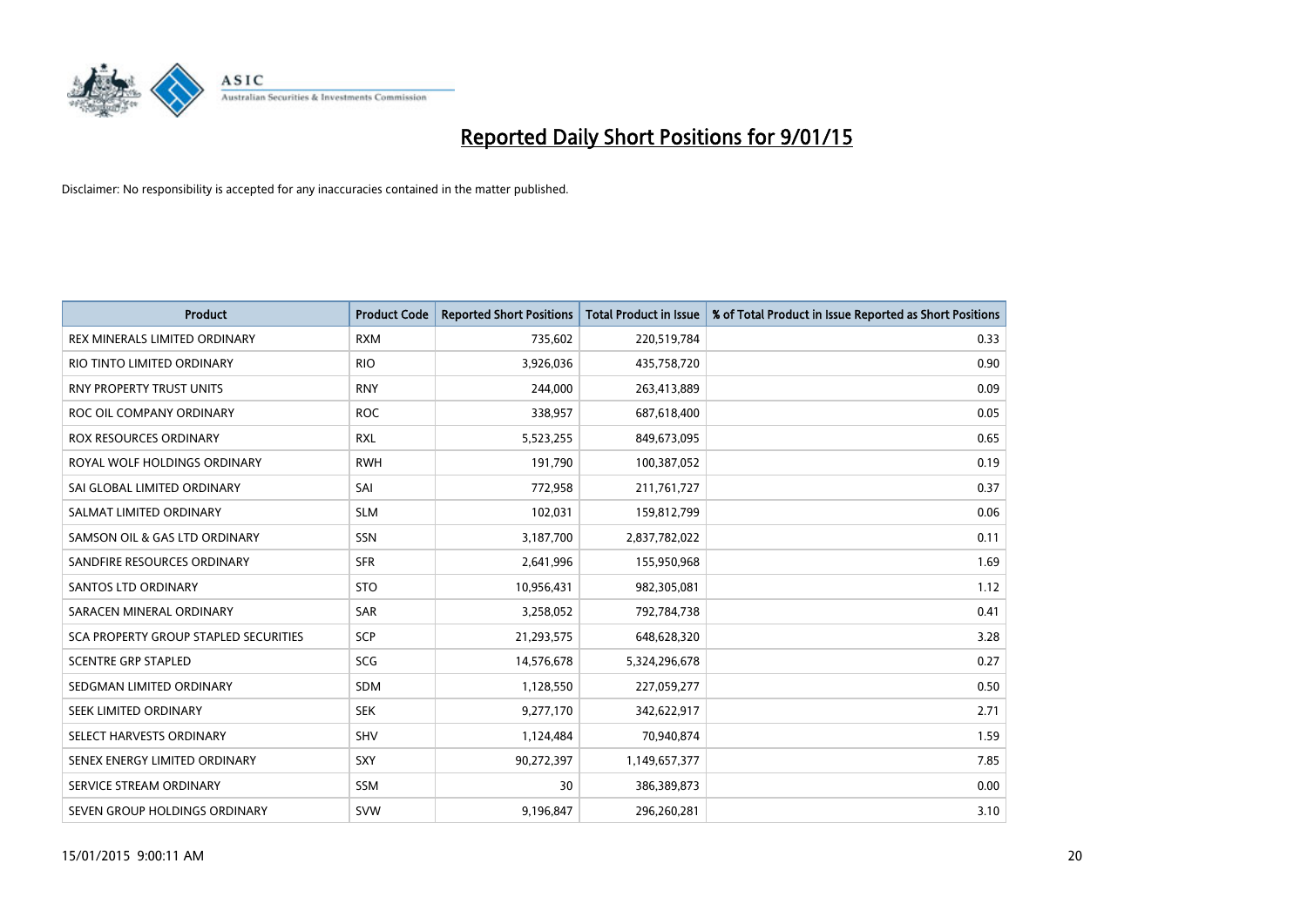

| <b>Product</b>                           | <b>Product Code</b> | <b>Reported Short Positions</b> | <b>Total Product in Issue</b> | % of Total Product in Issue Reported as Short Positions |
|------------------------------------------|---------------------|---------------------------------|-------------------------------|---------------------------------------------------------|
| SEVEN WEST MEDIA LTD ORDINARY            | <b>SWM</b>          | 5,926,163                       | 999,160,872                   | 0.59                                                    |
| SEYMOUR WHYTE LTD ORDINARY               | SWL                 | 55,631                          | 87,647,595                    | 0.06                                                    |
| SG FLEET GROUP LTD ORDINARY              | SGF                 | 534.459                         | 242,691,826                   | 0.22                                                    |
| SHINE CORPORATE ORDINARY                 | SHJ                 | 58,883                          | 172,400,081                   | 0.03                                                    |
| SIGMA PHARMACEUTICAL ORDINARY            | <b>SIP</b>          | 21,790,427                      | 1,108,086,575                 | 1.97                                                    |
| SILEX SYSTEMS ORDINARY                   | <b>SLX</b>          | 7,250,378                       | 170,467,339                   | 4.25                                                    |
| SILVER CHEF LIMITED ORDINARY             | SIV                 | 4,851                           | 29,640,865                    | 0.02                                                    |
| SILVER LAKE RESOURCE ORDINARY            | <b>SLR</b>          | 18,363,037                      | 503,233,971                   | 3.65                                                    |
| SIMONDS GRP LTD ORDINARY                 | <b>SIO</b>          | 656,557                         | 151,412,268                   | 0.43                                                    |
| SIMS METAL MGMT LTD ORDINARY             | SGM                 | 15,733,589                      | 204,691,883                   | 7.69                                                    |
| SINGAPORE TELECOMM. CHESS DEPOSITARY INT | SGT                 | 1,323,849                       | 123,654,879                   | 1.07                                                    |
| SINO GAS ENERGY ORDINARY                 | <b>SEH</b>          | 11,906,912                      | 1,544,247,358                 | 0.77                                                    |
| SIRIUS RESOURCES NL ORDINARY             | <b>SIR</b>          | 17,258,652                      | 341,438,269                   | 5.05                                                    |
| SIRTEX MEDICAL ORDINARY                  | <b>SRX</b>          | 212,554                         | 56,530,231                    | 0.38                                                    |
| SKILLED GROUP LTD ORDINARY               | <b>SKE</b>          | 4,746,213                       | 235,753,791                   | 2.01                                                    |
| SKY NETWORK ORDINARY                     | <b>SKT</b>          | 11,471,178                      | 389,139,785                   | 2.95                                                    |
| SKYCITY ENT GRP LTD ORDINARY             | <b>SKC</b>          | 8,806,685                       | 587,472,741                   | 1.50                                                    |
| <b>SLATER &amp; GORDON ORDINARY</b>      | SGH                 | 5,292,175                       | 208,695,621                   | 2.54                                                    |
| SMS MANAGEMENT, ORDINARY                 | <b>SMX</b>          | 1,385,436                       | 69,318,017                    | 2.00                                                    |
| SONIC HEALTHCARE ORDINARY                | SHL                 | 2,824,473                       | 401,401,556                   | 0.70                                                    |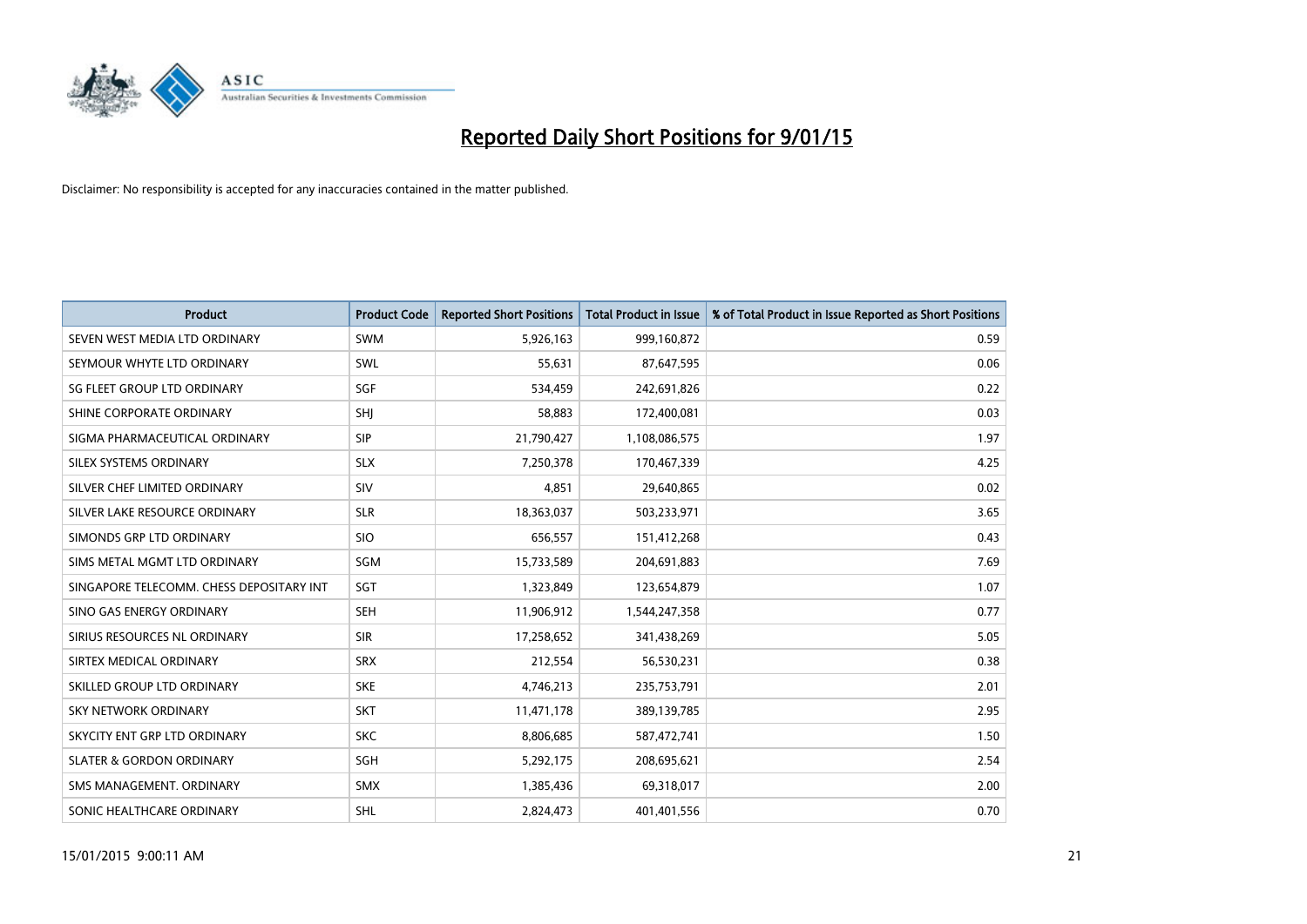

| <b>Product</b>                           | <b>Product Code</b> | <b>Reported Short Positions</b> | <b>Total Product in Issue</b> | % of Total Product in Issue Reported as Short Positions |
|------------------------------------------|---------------------|---------------------------------|-------------------------------|---------------------------------------------------------|
| SOUL PATTINSON (W.H) ORDINARY            | SOL                 | 40,930                          | 239,395,320                   | 0.02                                                    |
| SPARK INFRASTRUCTURE STAPLED US PROHIBT. | SKI                 | 24,232,253                      | 1,466,360,128                 | 1.65                                                    |
| SPARK NEW ZEALAND ORDINARY               | <b>SPK</b>          | 9,517,714                       | 1,834,775,347                 | 0.52                                                    |
| SPDR 200 FUND ETF UNITS                  | <b>STW</b>          | 24,795                          | 48,246,865                    | 0.05                                                    |
| SPECIALTY FASHION ORDINARY               | <b>SFH</b>          | 31,994                          | 192,236,121                   | 0.02                                                    |
| SPOTLESS GRP HLD LTD ORDINARY            | <b>SPO</b>          | 32,684,410                      | 1,098,290,178                 | 2.98                                                    |
| ST BARBARA LIMITED ORDINARY              | <b>SBM</b>          | 9,283,990                       | 495,102,525                   | 1.88                                                    |
| STARPHARMA HOLDINGS ORDINARY             | SPL                 | 9,370,665                       | 319,080,325                   | 2.94                                                    |
| STEADFAST GROUP LTD ORDINARY             | <b>SDF</b>          | 17,850,223                      | 503,352,992                   | 3.55                                                    |
| STHN CROSS MEDIA ORDINARY                | <b>SXL</b>          | 38,892,547                      | 732,319,622                   | 5.31                                                    |
| STOCKLAND UNITS/ORD STAPLED              | SGP                 | 5,260,853                       | 2,348,746,744                 | 0.22                                                    |
| STRAITS RES LTD. ORDINARY                | <b>SRQ</b>          | 20,212                          | 1,217,730,293                 | 0.00                                                    |
| STW COMMUNICATIONS ORDINARY              | SGN                 | 6,199,899                       | 409,699,000                   | 1.51                                                    |
| <b>SUNCORP GROUP LTD ORDINARY</b>        | <b>SUN</b>          | 6,509,268                       | 1,286,600,980                 | 0.51                                                    |
| SUNDANCE ENERGY ORDINARY                 | <b>SEA</b>          | 4,427,457                       | 549,295,839                   | 0.81                                                    |
| SUNDANCE RESOURCES ORDINARY              | SDL                 | 78,045,101                      | 3,089,651,736                 | 2.53                                                    |
| SUNLAND GROUP LTD ORDINARY               | <b>SDG</b>          | 128,373                         | 181,710,087                   | 0.07                                                    |
| SUPER RET REP LTD ORDINARY               | <b>SUL</b>          | 22,368,448                      | 197,030,571                   | 11.35                                                   |
| SWICK MINING ORDINARY                    | <b>SWK</b>          | 50,000                          | 217,643,703                   | 0.02                                                    |
| SYD AIRPORT STAPLED US PROHIBIT.         | SYD                 | 33,796,517                      | 2,216,216,041                 | 1.52                                                    |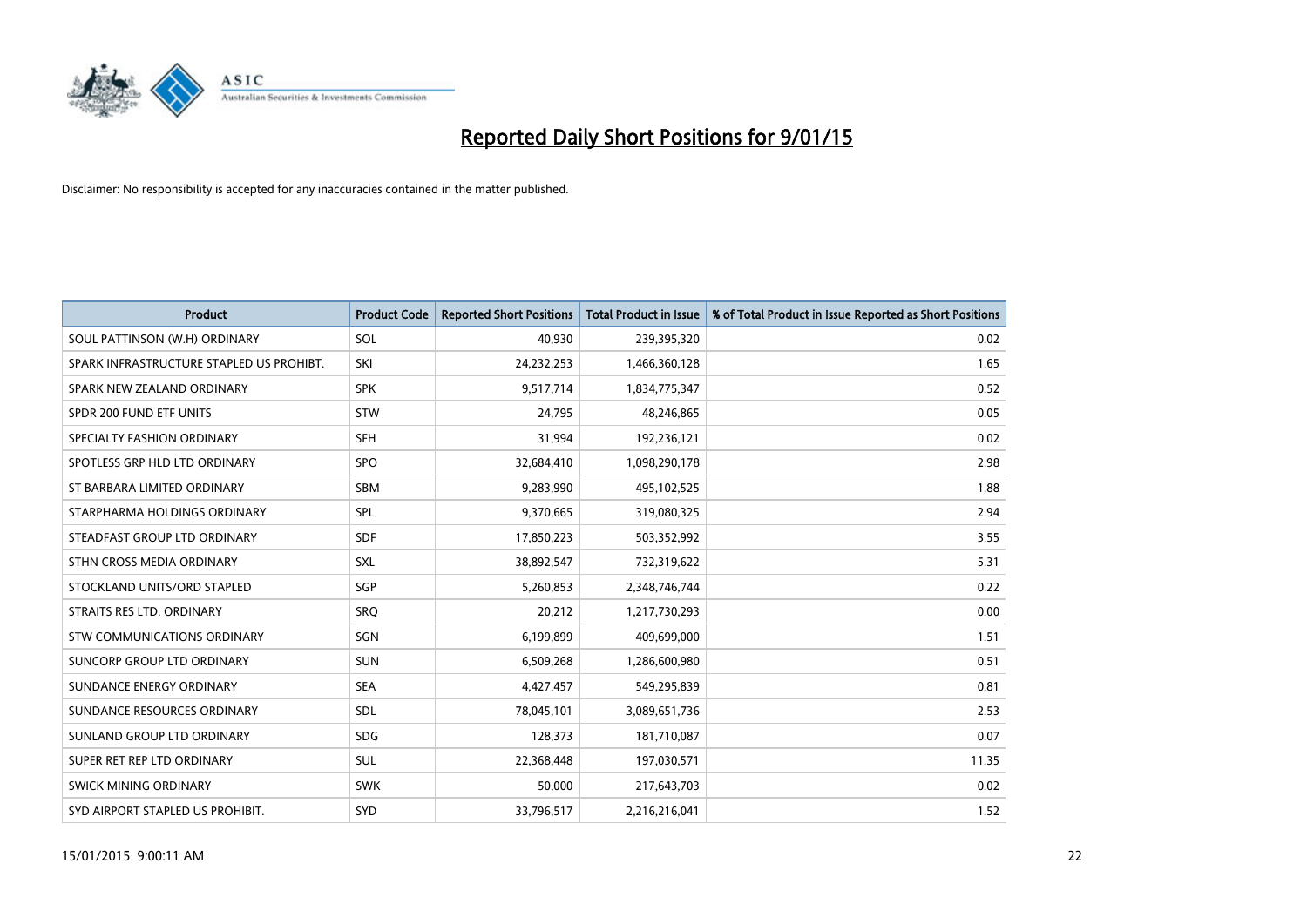

| <b>Product</b>                  | <b>Product Code</b> | <b>Reported Short Positions</b> | <b>Total Product in Issue</b> | % of Total Product in Issue Reported as Short Positions |
|---------------------------------|---------------------|---------------------------------|-------------------------------|---------------------------------------------------------|
| SYRAH RESOURCES ORDINARY        | <b>SYR</b>          | 6,128,073                       | 164,135,076                   | 3.73                                                    |
| TABCORP HOLDINGS LTD ORDINARY   | TAH                 | 15,878,153                      | 765,652,364                   | 2.07                                                    |
| TAP OIL LIMITED ORDINARY        | <b>TAP</b>          | 108.797                         | 243,186,639                   | 0.04                                                    |
| TASSAL GROUP LIMITED ORDINARY   | <b>TGR</b>          | 167,246                         | 146,897,115                   | 0.11                                                    |
| <b>TATTS GROUP LTD ORDINARY</b> | <b>TTS</b>          | 25,159,749                      | 1,445,759,948                 | 1.74                                                    |
| <b>TECHNOLOGY ONE ORDINARY</b>  | <b>TNE</b>          | 3,400,002                       | 309,104,455                   | 1.10                                                    |
| TELSTRA CORPORATION, ORDINARY   | <b>TLS</b>          | 69,648,130                      | 12,225,655,836                | 0.57                                                    |
| TEN NETWORK HOLDINGS ORDINARY   | <b>TEN</b>          | 138,682,518                     | 2,630,984,596                 | 5.27                                                    |
| TERANGA GOLD CORP CDI 1:1       | <b>TGZ</b>          | 1,374                           | 71,243,714                    | 0.00                                                    |
| TFS CORPORATION LTD ORDINARY    | <b>TFC</b>          | 9,630,211                       | 326,983,445                   | 2.95                                                    |
| THE PAS GROUP LTD ORDINARY      | PGR                 | 10,764                          | 136,690,860                   | 0.01                                                    |
| THE REJECT SHOP ORDINARY        | <b>TRS</b>          | 2,174,859                       | 28,844,648                    | 7.54                                                    |
| THINK CHILDCARE EDU ORDINARY    | <b>TNK</b>          | 500,000                         | 39,600,000                    | 1.26                                                    |
| THORN GROUP LIMITED ORDINARY    | <b>TGA</b>          | 17,735                          | 150,634,985                   | 0.01                                                    |
| <b>TIGER RESOURCES ORDINARY</b> | <b>TGS</b>          | 6,192,683                       | 1,143,541,406                 | 0.54                                                    |
| TOLL HOLDINGS LTD ORDINARY      | <b>TOL</b>          | 29,239,372                      | 717,437,878                   | 4.08                                                    |
| TORO ENERGY LIMITED ORDINARY    | <b>TOE</b>          | 22,099                          | 1,903,769,581                 | 0.00                                                    |
| TOWER LIMITED ORDINARY          | <b>TWR</b>          | 1,000                           | 178,145,130                   | 0.00                                                    |
| TOX FREE SOLUTIONS ORDINARY     | <b>TOX</b>          | 2,247,193                       | 133,752,359                   | 1.68                                                    |
| TPG TELECOM LIMITED ORDINARY    | <b>TPM</b>          | 14,402,610                      | 793,808,141                   | 1.81                                                    |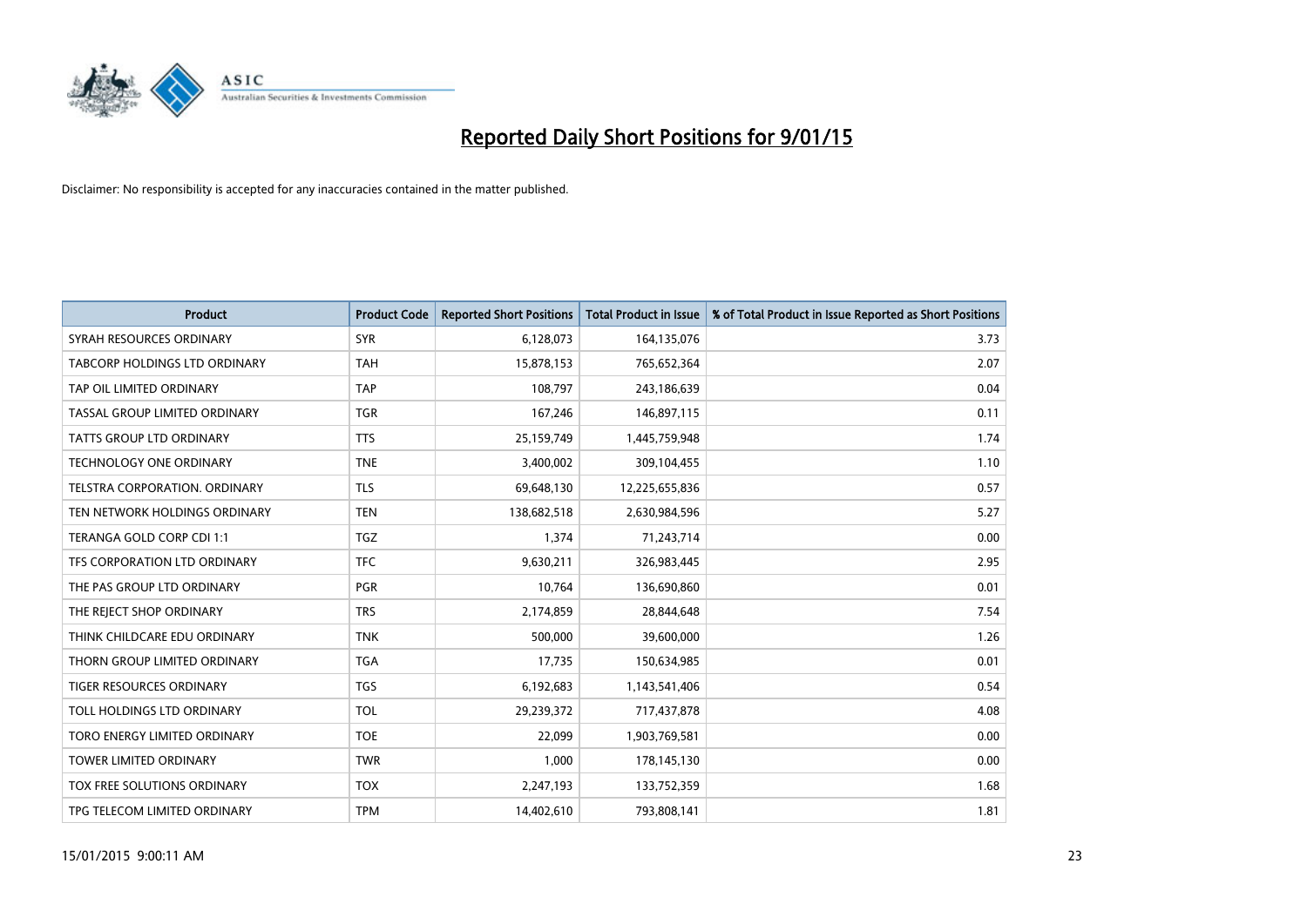

| <b>Product</b>                       | <b>Product Code</b> | <b>Reported Short Positions</b> | <b>Total Product in Issue</b> | % of Total Product in Issue Reported as Short Positions |
|--------------------------------------|---------------------|---------------------------------|-------------------------------|---------------------------------------------------------|
| <b>TRADE ME GROUP ORDINARY</b>       | <b>TME</b>          | 5,734,918                       | 396,830,595                   | 1.45                                                    |
| TRANSFIELD SERVICES ORDINARY         | <b>TSE</b>          | 6,775,618                       | 512,457,716                   | 1.32                                                    |
| TRANSPACIFIC INDUST, ORDINARY        | <b>TPI</b>          | 76,548,551                      | 1,579,648,778                 | 4.85                                                    |
| TRANSURBAN GROUP TRIPLE STAPLED SEC. | <b>TCL</b>          | 11,471,618                      | 1,906,390,878                 | 0.60                                                    |
| <b>TREASURY GROUP ORDINARY</b>       | <b>TRG</b>          | 146,250                         | 26,624,328                    | 0.55                                                    |
| TREASURY WINE ESTATE ORDINARY        | <b>TWE</b>          | 14,104,974                      | 651,261,403                   | 2.17                                                    |
| TROY RESOURCES LTD ORDINARY          | <b>TRY</b>          | 3,011,130                       | 195,265,161                   | 1.54                                                    |
| UGL LIMITED ORDINARY                 | UGL                 | 20,593,660                      | 166,511,240                   | 12.37                                                   |
| UNILIFE CORPORATION CDI 6:1          | <b>UNS</b>          | 111,312                         | 275,307,258                   | 0.04                                                    |
| UNITY MINING LTD ORDINARY            | <b>UML</b>          | 319,871                         | 1,140,312,866                 | 0.03                                                    |
| UXC LIMITED ORDINARY                 | <b>UXC</b>          | 1,837,972                       | 331,468,991                   | 0.55                                                    |
| <b>VEDA GROUP LTD ORDINARY</b>       | <b>VED</b>          | 12,599,689                      | 842,055,406                   | 1.50                                                    |
| <b>VENTURE MINERALS ORDINARY</b>     | <b>VMS</b>          | 238,000                         | 287,320,170                   | 0.08                                                    |
| <b>VILLAGE ROADSHOW LTD ORDINARY</b> | <b>VRL</b>          | 1,125,826                       | 159,515,151                   | 0.71                                                    |
| <b>VIRGIN AUS HLDG LTD ORDINARY</b>  | <b>VAH</b>          | 40,923,003                      | 3,524,912,131                 | 1.16                                                    |
| VIRTUS HEALTH LTD ORDINARY           | <b>VRT</b>          | 6,134,627                       | 79,885,938                    | 7.68                                                    |
| VISION EYE INSTITUTE ORDINARY        | <b>VEI</b>          | 1,586,666                       | 178,873,554                   | 0.89                                                    |
| <b>VOCATION LTD ORDINARY</b>         | <b>VET</b>          | 11,750,789                      | 230,000,000                   | 5.11                                                    |
| <b>VOCUS COMMS LTD ORDINARY</b>      | <b>VOC</b>          | 1,811,590                       | 105,385,283                   | 1.72                                                    |
| WAM CAPITAL LIMITED ORDINARY         | <b>WAM</b>          | 171                             | 345,405,201                   | 0.00                                                    |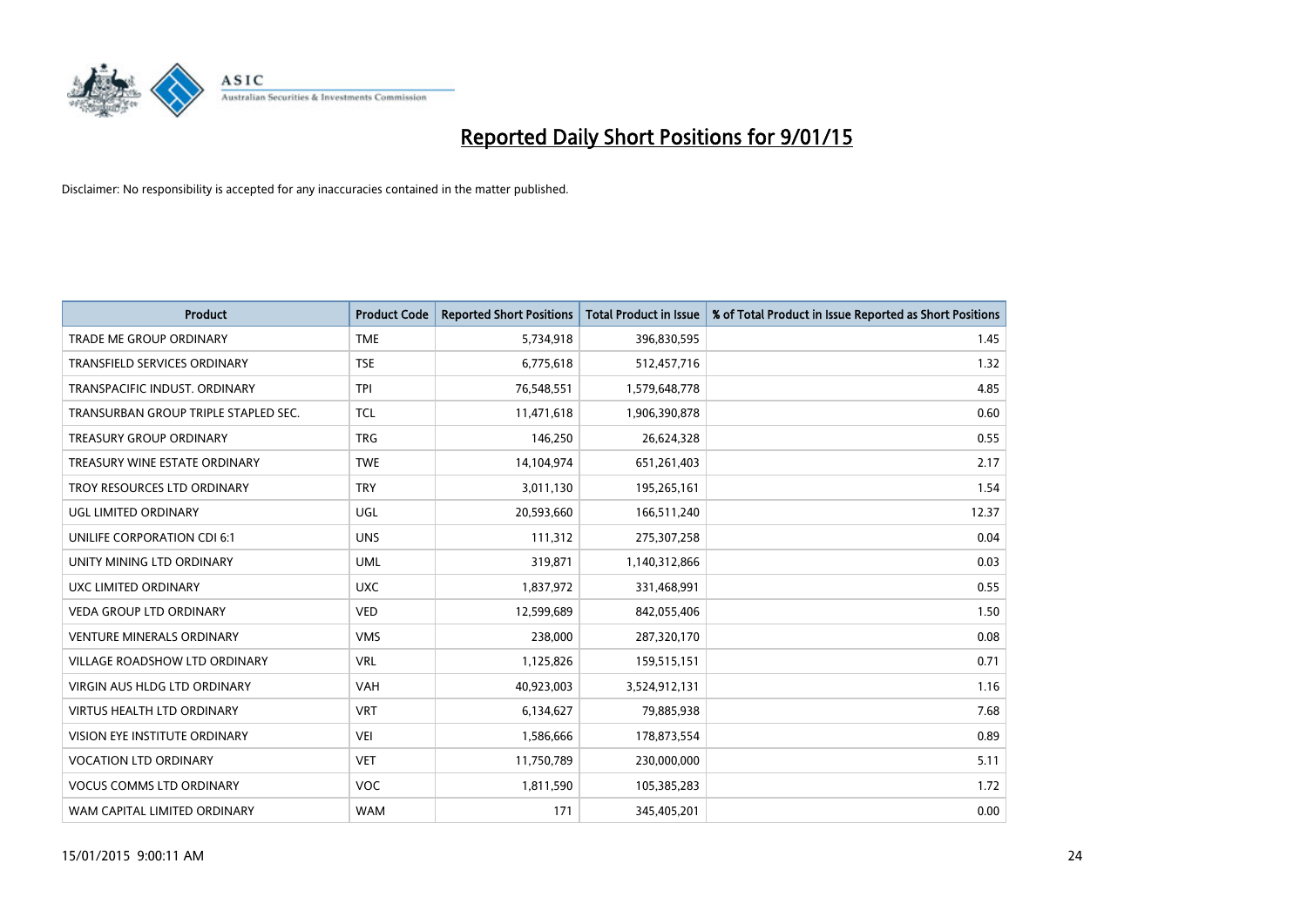

| <b>Product</b>                       | <b>Product Code</b> | <b>Reported Short Positions</b> | <b>Total Product in Issue</b> | % of Total Product in Issue Reported as Short Positions |
|--------------------------------------|---------------------|---------------------------------|-------------------------------|---------------------------------------------------------|
| WARRNAMBOOL CHEESE ORDINARY          | <b>WCB</b>          | 19                              | 56,098,797                    | 0.00                                                    |
| <b>WATPAC LIMITED ORDINARY</b>       | <b>WTP</b>          | 2,260,844                       | 189,258,397                   | 1.19                                                    |
| <b>WDS LIMITED ORDINARY</b>          | <b>WDS</b>          | 546,680                         | 144,740,614                   | 0.38                                                    |
| WEBIET LIMITED ORDINARY              | <b>WEB</b>          | 1,389,829                       | 79,397,959                    | 1.75                                                    |
| <b>WESFARMERS LIMITED ORDINARY</b>   | <b>WES</b>          | 7,805,821                       | 1,123,752,517                 | 0.69                                                    |
| <b>WESTERN AREAS LTD ORDINARY</b>    | <b>WSA</b>          | 4,277,882                       | 232,580,131                   | 1.84                                                    |
| WESTERN DESERT RES. ORDINARY         | <b>WDR</b>          | 2,490,070                       | 620,049,919                   | 0.40                                                    |
| WESTERN DESERT RES. RIGHTS 31-MAR-14 | <b>WDRR</b>         | 17,835                          | 120,009,662                   | 0.01                                                    |
| <b>WESTFIELD CORP STAPLED</b>        | <b>WFD</b>          | 6,038,784                       | 2,078,089,686                 | 0.29                                                    |
| WESTFIELD GROUP ORD/UNIT STAPLED SEC | <b>WDC</b>          | 945,234                         | 2,078,089,686                 | 0.05                                                    |
| <b>WESTPAC BANKING CORP ORDINARY</b> | <b>WBC</b>          | 35,317,067                      | 3,120,176,969                 | 1.13                                                    |
| WHITE ENERGY COMPANY ORDINARY        | <b>WEC</b>          | 5,316,912                       | 328,374,494                   | 1.62                                                    |
| WHITEHAVEN COAL ORDINARY             | <b>WHC</b>          | 96,120,708                      | 1,025,760,027                 | 9.37                                                    |
| WIDE BAY AUST LTD ORDINARY           | <b>WBB</b>          | 1,201                           | 36,796,608                    | 0.00                                                    |
| WOODSIDE PETROLEUM ORDINARY          | <b>WPL</b>          | 7,336,557                       | 823,910,657                   | 0.89                                                    |
| WOOLWORTHS LIMITED ORDINARY          | <b>WOW</b>          | 49,938,296                      | 1,263,154,987                 | 3.95                                                    |
| <b>WORLEYPARSONS LTD ORDINARY</b>    | <b>WOR</b>          | 7,189,326                       | 244,265,551                   | 2.94                                                    |
| <b>XERO LTD ORDINARY</b>             | <b>XRO</b>          | 117,503                         | 128,346,648                   | 0.09                                                    |
| YANCOAL AUST LTD ORDINARY            | YAL                 | 368                             | 994,216,659                   | 0.00                                                    |
| YANCOAL AUST LTD RIGHTS 10-DEC-14    | <b>YALR</b>         | 16                              | 23,077,000                    | 0.00                                                    |